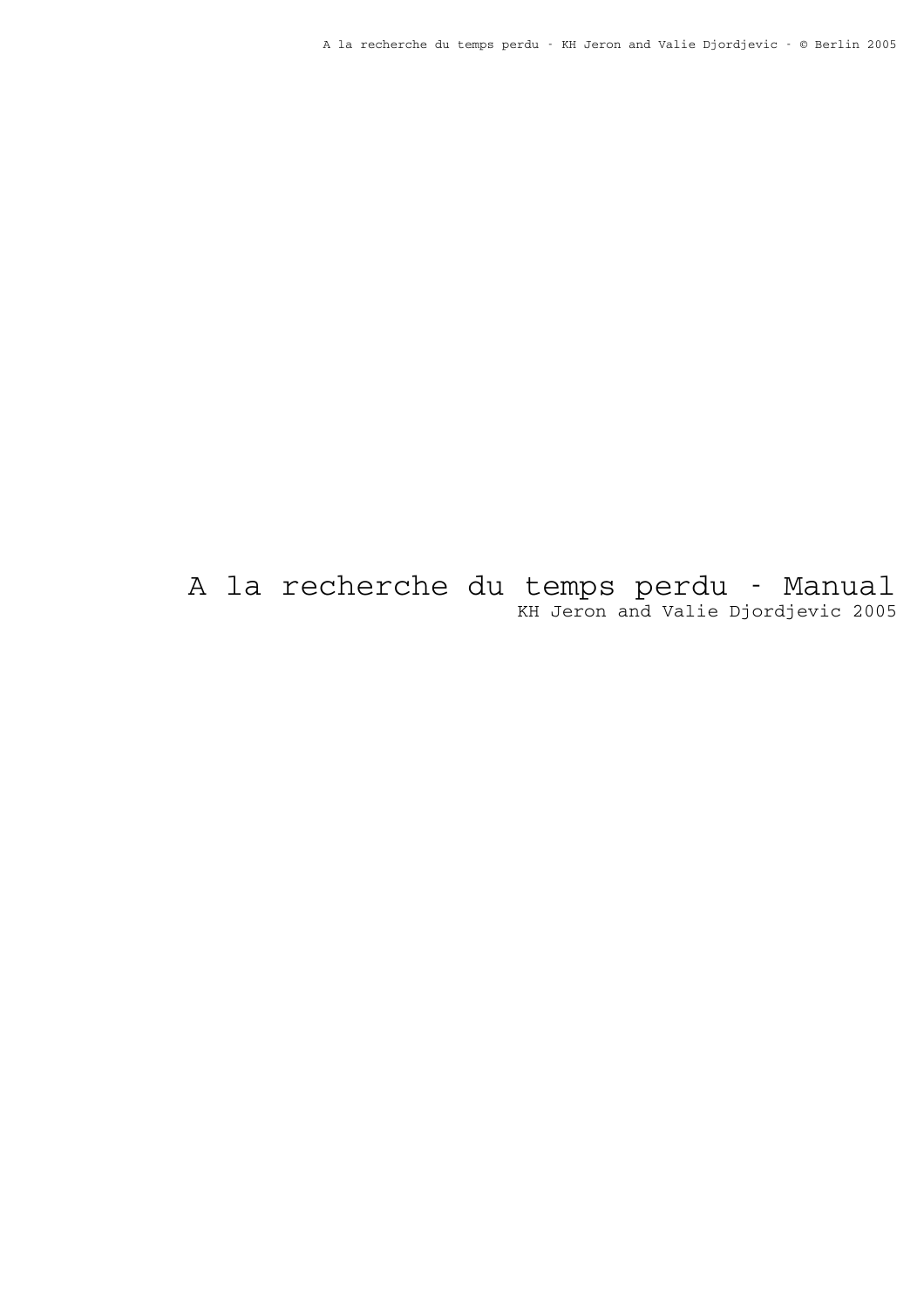# Realization Guide

- 1. Cast of characters
- 2. Material
- 3. Sequence of action
- 4. Annotations
- 5. Addendum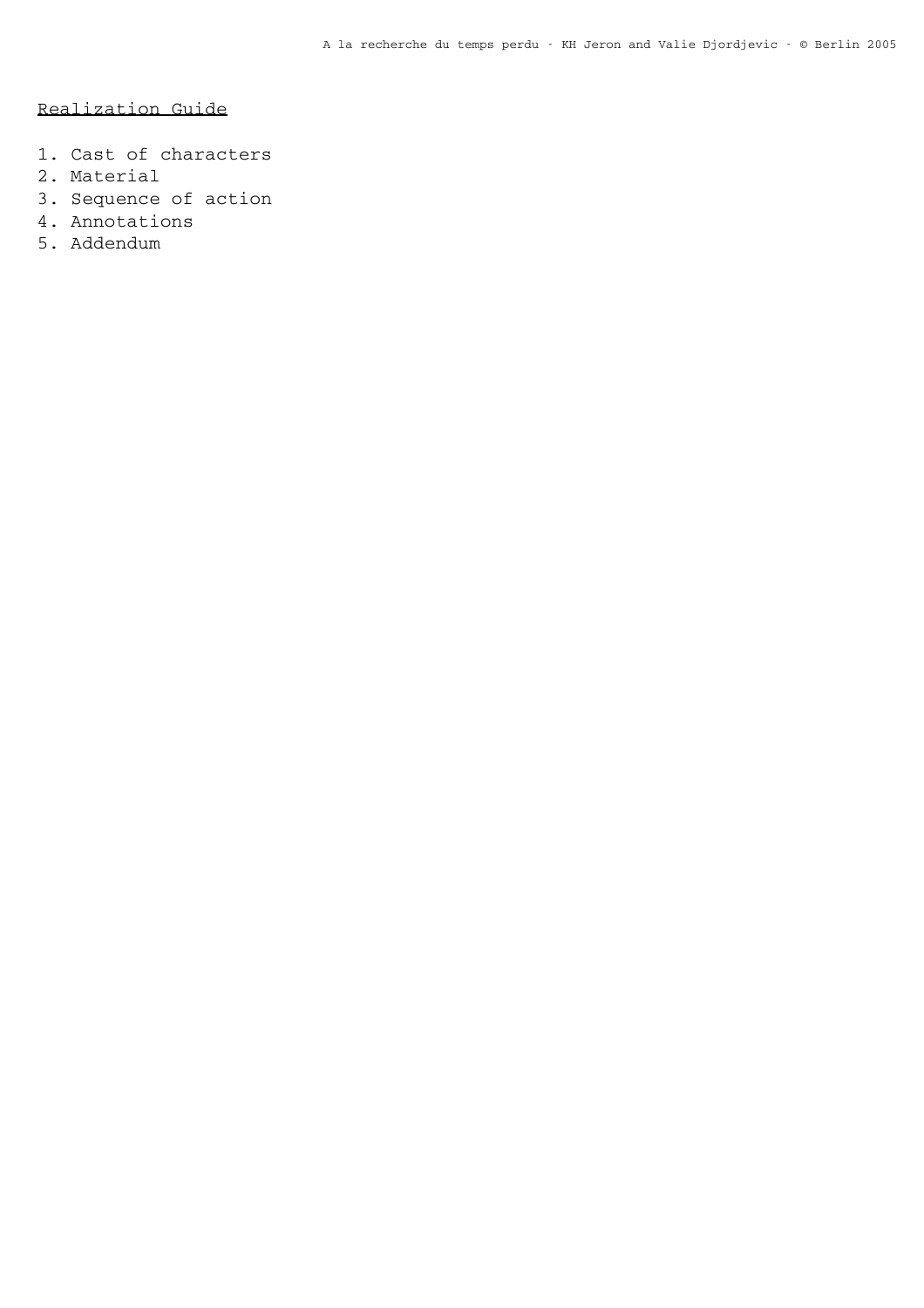Cast of Characters

Four people are needed for the performance.

1.character: True 2.character: False 3.character: CPU 4.character: Display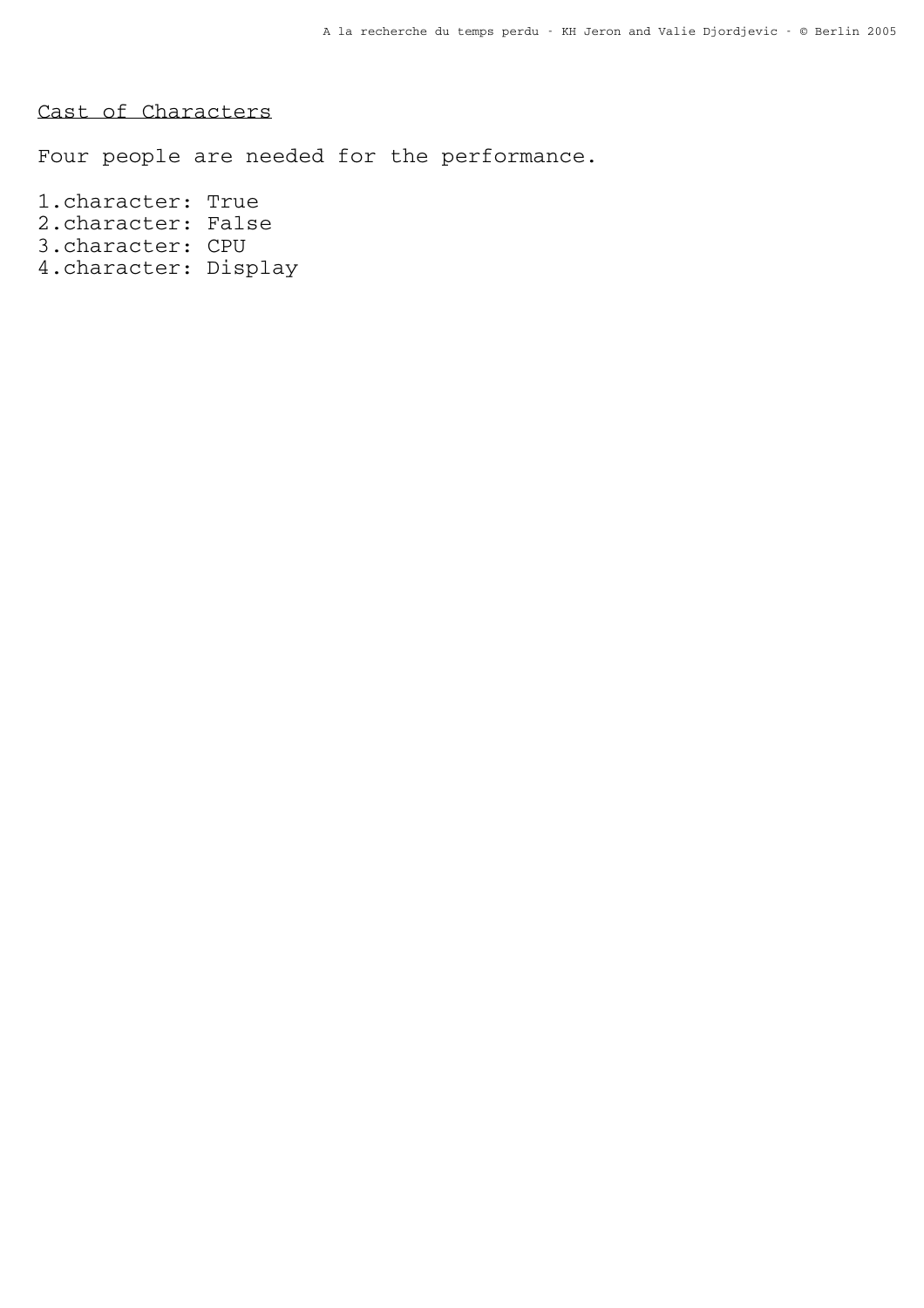## Material

All characters wear white lab coats with name tags on their left breast pockets, indicating their function: True, False, CPU and Display.

Further material: three simple tables and chairs for True, False and CPU. One chair for Display. The scripts and a pencil (to cross out the finished character blocks) lies on the tables for True and False. The table for CPU has a pencil and white paper, the ASCII allocation table, scissors and sheets with the printed-out letters. Display needs glue (about one bottle household glue per 7 hours performance).

The wall panels where the letters are stuck on are 100 cm wide and 140 cm high.

All lists and tables have to be printed out beforehand in the quantity shown in the headers.

The scripts and letter lists appended to this document are sufficient for about one hour of performance.

Because of the amount of data the complete lists are available only on request. If you are interested send an email to proust@khjeron.de.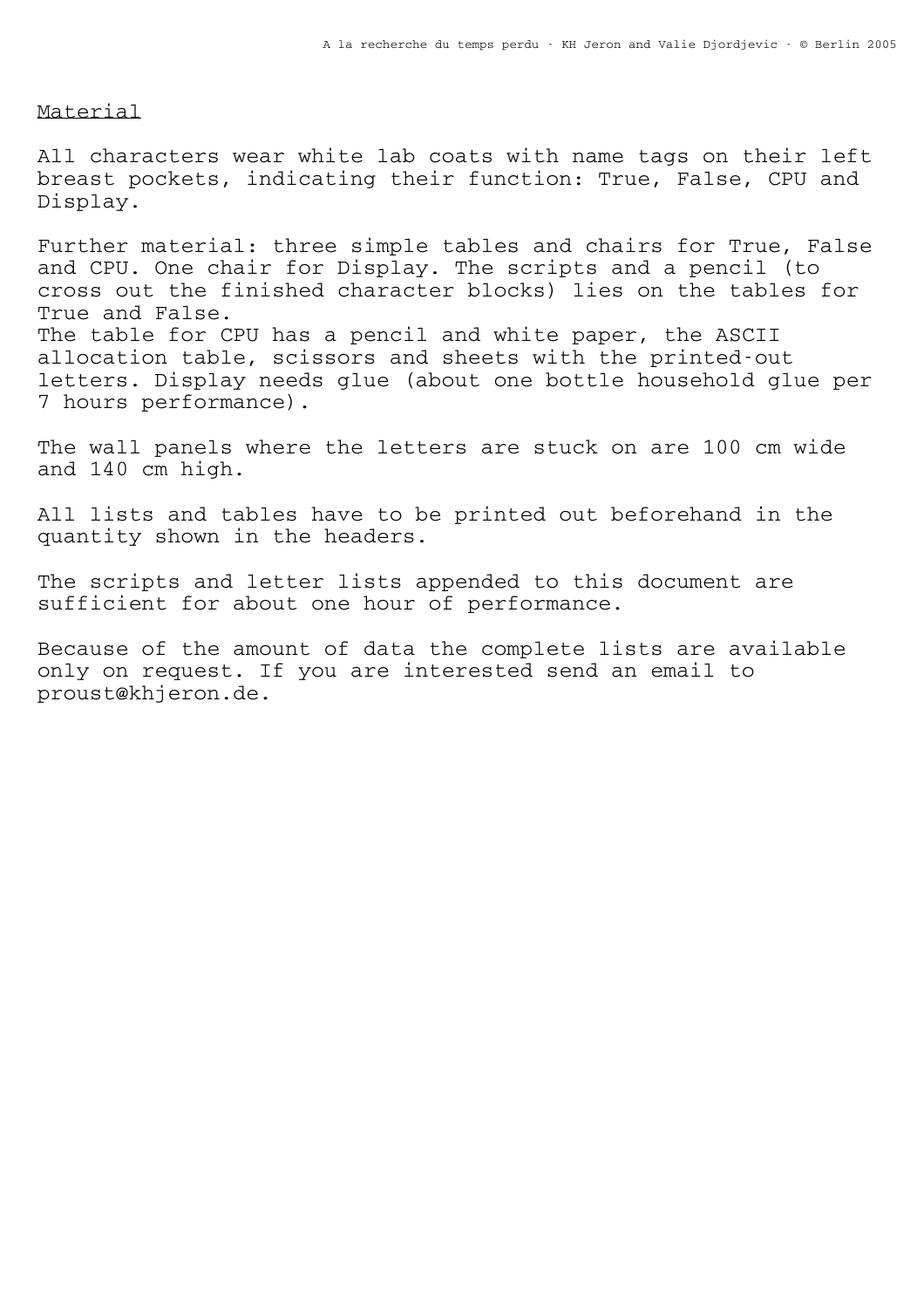## Sequence of action

Taking turns True and False read the zeros and ones following the lists enclosed to this document. True reads the ones and False the zeros. Eight zeros and ones are combined towards a letter: the sequence "01000001" for example refers to the letter  $"A"$ .

The lists are structured as following. All lists consist of blocks of eight rows.

| $\mathbb{D}$ | Fause |
|--------------|-------|
| Fause        |       |
| D.           | Fause |
|              | Fause |
| D.           | Fause |
|              | Fause |
| D.           | Fause |
| Fause        |       |

The right table shows an example from the "zero"-list. The left table shows an example from the "one"-list.

In the example shown here False starts reading a zero, then True reads a one and False reads five zeros. True ends the block with a one. After eight zeros and ones True and False stop and wait for CPU to interpret the letter and for Display to stick it onto the wall panel.

CPU writes down the eight numbers (0 and 1) and interprets them using the ASCII-table. She then cuts out the corresponding letter from the letter sheets and turns it over to Display, the fourth character.

Display takes the letter from CPU and sticks it to the prepared wall panel.

True and False start the new zero-one block.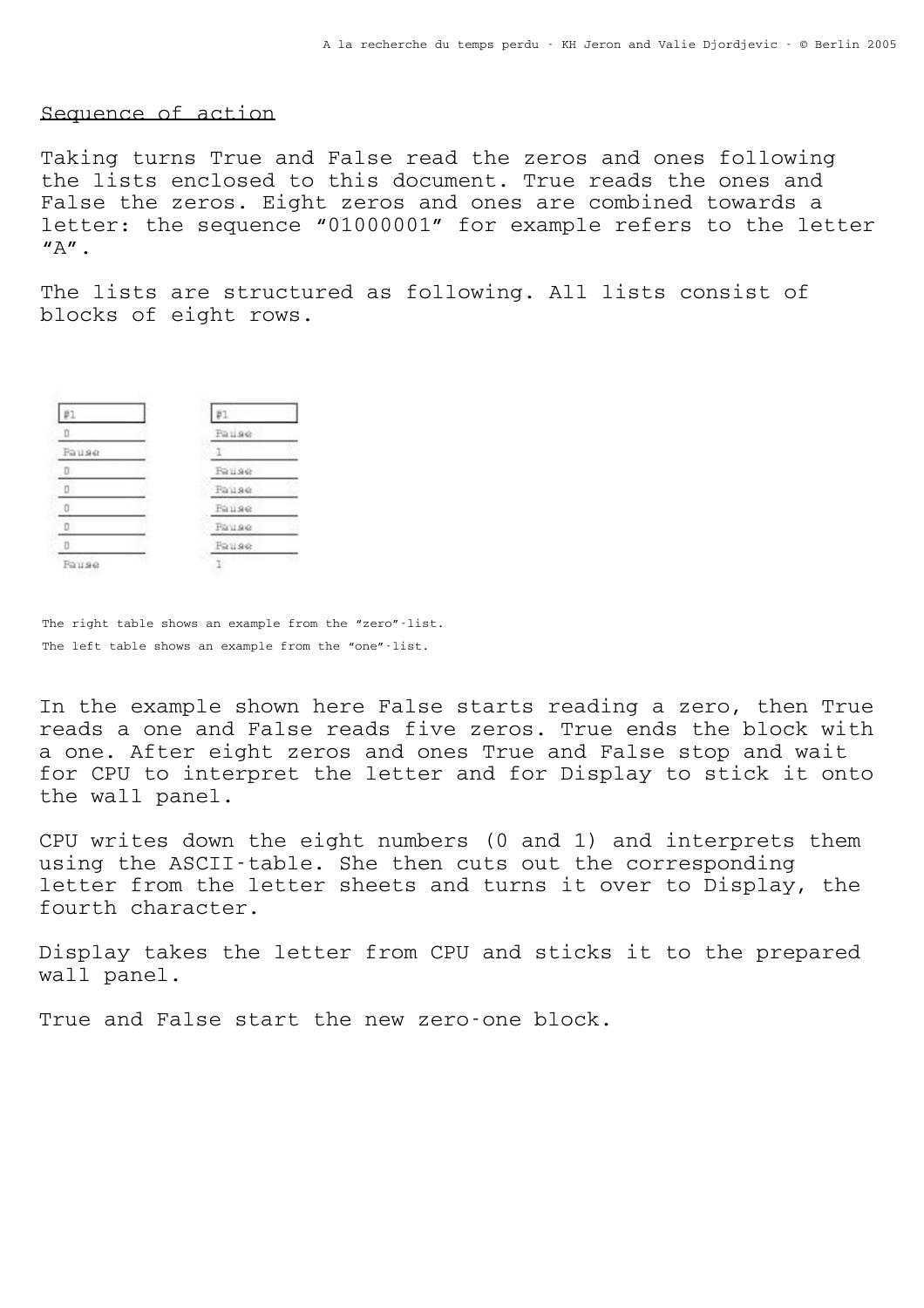# Annotations

Mistakes made during the performance, e.g. when True or False misread their scripts or CPU misinterprets the code, are part of the process and are not to be corrected.

The actors can decide for themselves how fast or slow they work through the lists. They can get up and take a break. The other actors have to wait until the missing one comes back.

The actors are not allowed to talk to each other or to the audience during the performance.

This work is licensed under the GNU General Public Licence. For the exact terms see the enclosed text at the end of this document. If you want to perform "A la recherche du temps perdu" yourself (without the artists) you are allowed to do so as long as you comply to the licence agreements.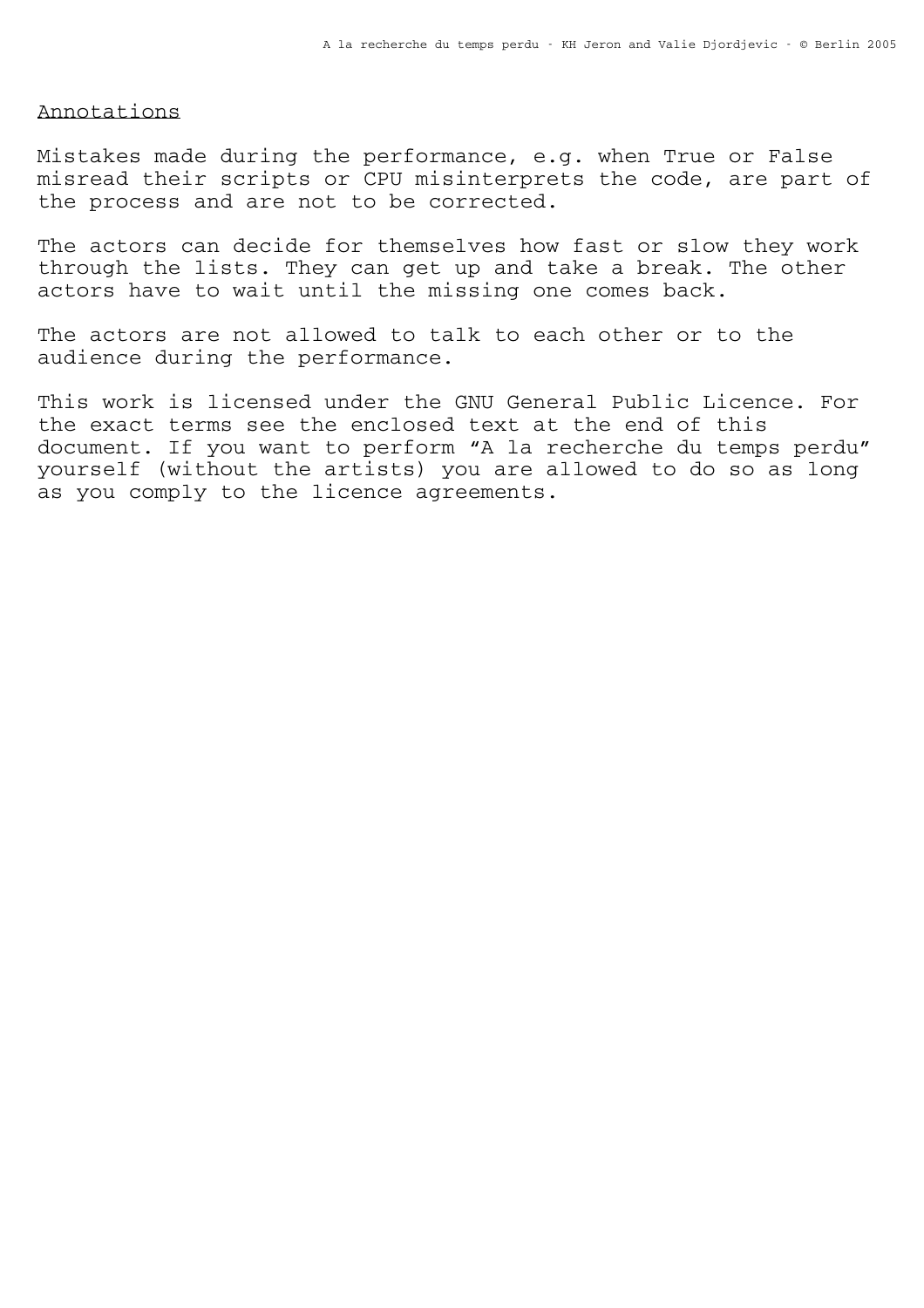Addendum

- 1. labels for the name plates
- 2. list for True
- 3. list for False
- 4. ASCII-table
- 5. letter lists
- 6. GNU General Public Licence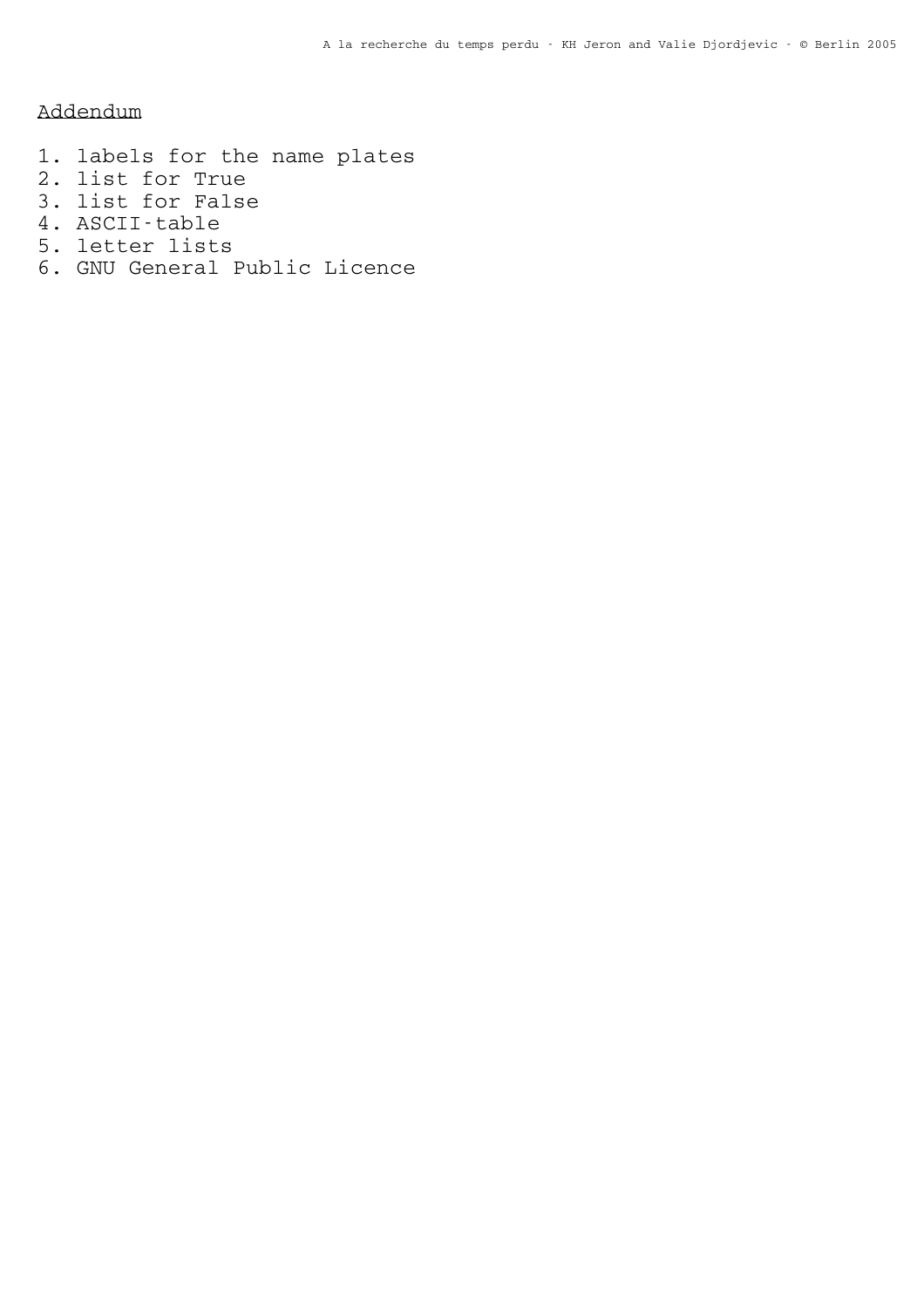# True False Cpu

# Display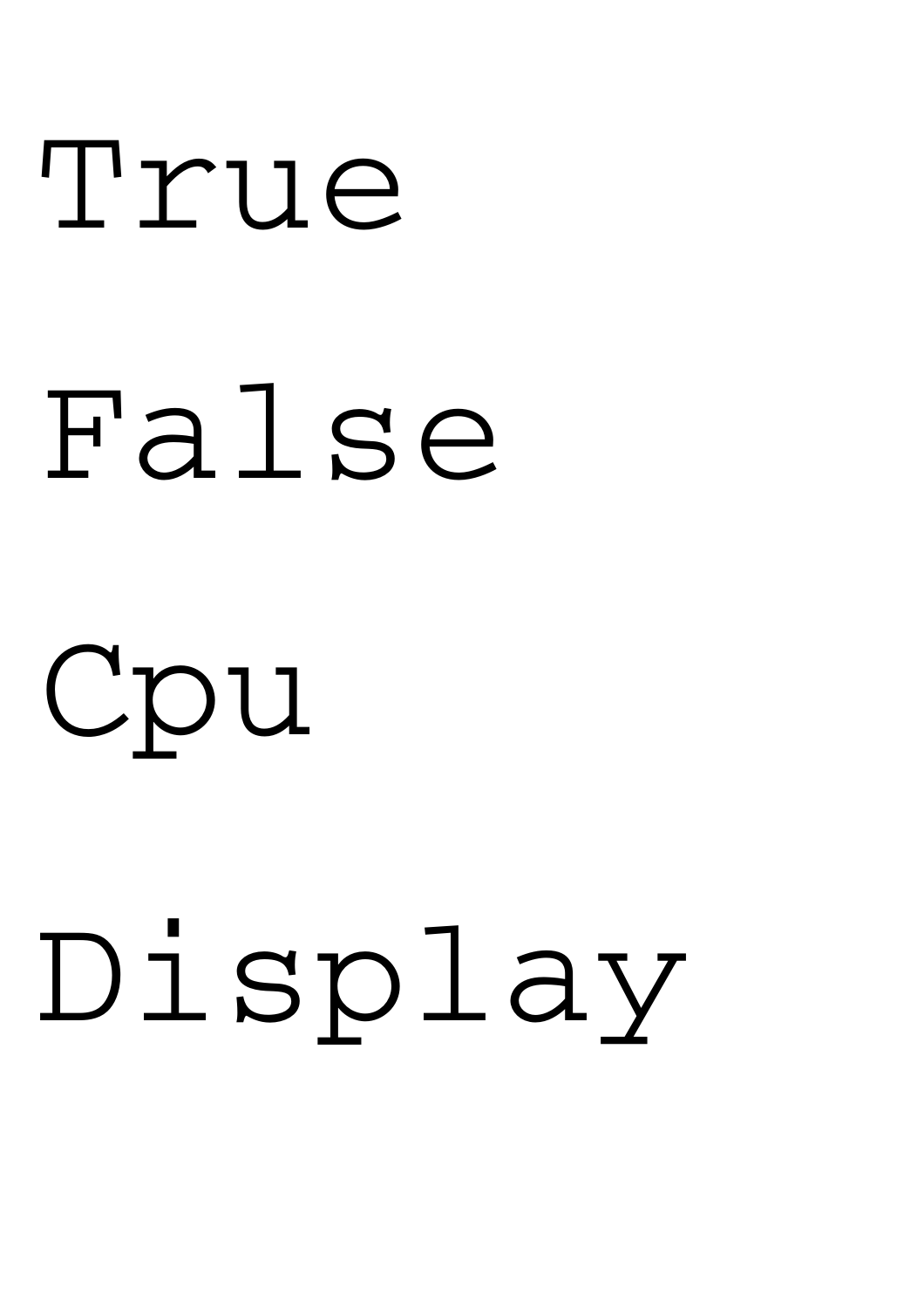| #1    | #2    | #3    | #4    | #5    | #6    | $+7$  |
|-------|-------|-------|-------|-------|-------|-------|
| Pause | Pause | Pause | Pause | Pause | Pause | Pause |
|       | Pause |       |       | Pause |       |       |
| Pause |       | Pause | Pause |       | Pause | Pause |
| Pause | Pause | Pause | Pause | Pause |       | Pause |
| Pause | Pause |       | Pause | Pause | Pause | Pause |
| Pause | Pause |       | Pause | Pause | Pause |       |
| Pause | Pause | Pause | Pause | Pause |       | Pause |
|       | Pause | Pause |       | Pause | Pause |       |

| #8    |
|-------|
| Pause |
| 1     |
| Pause |
| Pause |
| Pause |
| Pause |
| 1     |
|       |

| #9    |
|-------|
| Pause |
| ı     |
| Pause |
| Pause |
| 1     |
| Pause |
| Pause |
| Pause |

| #10   |
|-------|
| Pause |
| 1     |
| Pause |
| Pause |
| Pause |
| 1     |
| Pause |
|       |

| #11   |
|-------|
| Pause |
| 1     |
| Pause |
| 1     |
| Pause |
| Pause |
| 1     |
| Pause |

| #12   |  |
|-------|--|
| Pause |  |
| 1     |  |
| Pause |  |
| Pause |  |
| Pause |  |
| Pause |  |
| 1     |  |
| 1     |  |

1 1

| #13   |
|-------|
| Pause |
| 1     |
| Pause |
| Pause |
| 1     |
| Pause |
| Pause |
| Pause |

| #14   |
|-------|
| Pause |
| 1     |
| Pause |
| Pause |
| Pause |
| 1     |
| Pause |
|       |

| #15   |
|-------|
| Pause |
| Pause |
| 1     |
| Pause |
| Pause |
| Pause |
| Pause |
| Pause |

#16 Pause 1 Pause Pause Pause 1 Pause Pause

| #17   |
|-------|
| Pause |
| 1     |
| Pause |
| 1     |
| Pause |
| 1     |
| Pause |
|       |

| #18   |
|-------|
| Pause |
| Pause |
| 1     |
| Pause |
| Pause |
| Pause |
| Pause |
| Pause |

#19 Pause  $\overline{1}$ Pause 1 Pause 1 Pause Pause

| #20   |
|-------|
| Pause |
| 1     |
| Pause |
| Pause |
| Pause |
| 1     |
| Pause |
|       |

#27 Pause 1 Pause 1 Pause Pause  $\overline{1}$ Pause

| #21   |
|-------|
| Pause |
| 1     |
| Pause |
| Pause |
| 1     |
| 1     |
| Pause |
|       |

| #22   |
|-------|
| Pause |
| 1     |
| Pause |
| ı     |
| Pause |
| Pause |
| Pause |
| Pause |

| #23   |  |
|-------|--|
| Pause |  |
| 1     |  |
| Pause |  |
| 1     |  |
| Pause |  |
| Pause |  |
| 1     |  |
|       |  |

| #24   |
|-------|
| Pause |
| Pause |
| 1     |
| Pause |
| Pause |
| Pause |
| Pause |
| Pause |

#25 Pause 1 Pause 1 Pause Pause Pause Pause

| #26   |
|-------|
| Pause |
| 1     |
| Pause |
| Pause |
| Pause |
| 1     |
| Pause |
| 1     |
|       |

| #28   |
|-------|
| Pause |
| 1     |
| Pause |
| Pause |
| Pause |
| 1     |
| Pause |
| Pause |
|       |

| #29   | #30   |
|-------|-------|
| Pause | Pause |
| 1     | Pause |
| Pause | Pause |
| 1     | Pause |
| Pause | 1     |
| 1     | Pause |
| Pause | 1     |
|       | Pause |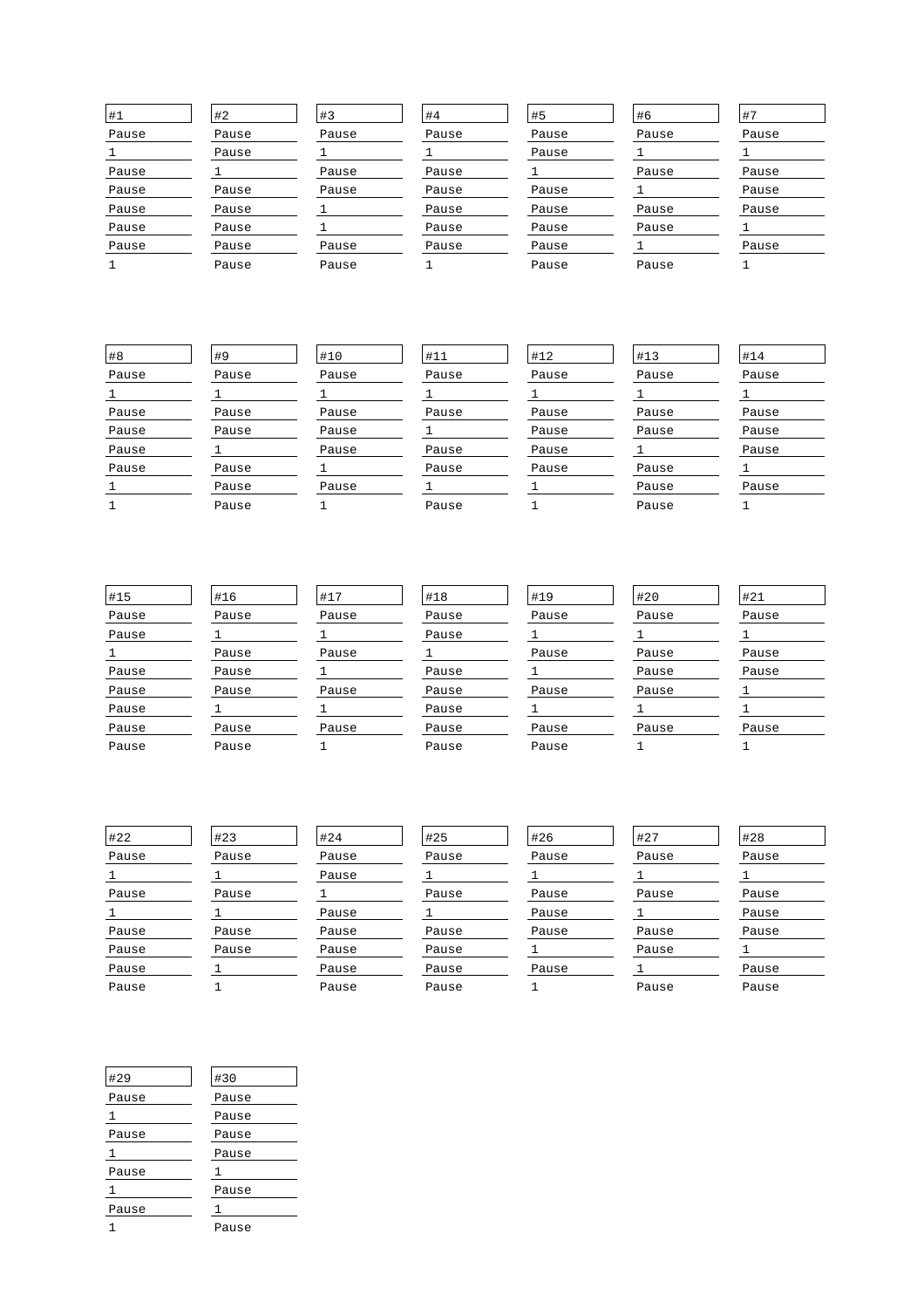| $\#1$ | #2    | #3    | #4    | #5    | #6    | #7    |
|-------|-------|-------|-------|-------|-------|-------|
|       |       |       |       |       |       |       |
| Pause |       | Pause | Pause |       | Pause | Pause |
|       | Pause |       |       | Pause |       |       |
|       |       |       |       |       | Pause |       |
|       |       | Pause |       |       |       |       |
|       |       | Pause |       |       |       | Pause |
|       |       |       |       |       | Pause |       |
| Pause |       |       | Pause |       |       | Pause |

| #8    | #9    | #10   | #11      | #12   | #13   | #14   |
|-------|-------|-------|----------|-------|-------|-------|
|       |       |       |          |       |       |       |
| Pause | Pause | Pause | Pause    | Pause | Pause | Pause |
|       |       |       |          |       |       |       |
|       |       |       | Pause    |       |       |       |
|       | Pause |       |          |       | Pause |       |
|       |       | Pause |          |       |       | Pause |
| Pause |       |       | Pause    | Pause |       |       |
| Pause |       | Pause | $\Omega$ | Pause |       | Pause |

| #15   | #16   | #17   | #18   | #19   | #20   | #21   |
|-------|-------|-------|-------|-------|-------|-------|
|       |       |       |       |       |       |       |
|       | Pause | Pause |       | Pause | Pause | Pause |
| Pause |       |       | Pause |       |       |       |
|       |       | Pause |       | Pause |       |       |
|       |       |       |       |       |       | Pause |
|       | Pause | Pause |       | Pause | Pause | Pause |
|       |       |       |       |       |       |       |
|       |       | Pause |       |       | Pause | Pause |

| #22   | #23   | #24   | #25   | #26   | #27   | #28   |
|-------|-------|-------|-------|-------|-------|-------|
|       |       |       |       |       |       |       |
| Pause | Pause |       | Pause | Pause | Pause | Pause |
|       |       | Pause |       |       |       |       |
| Pause | Pause |       | Pause |       | Pause |       |
|       |       |       |       |       |       |       |
|       |       |       |       | Pause |       | Pause |
|       | Pause |       |       |       | Pause |       |
|       | Pause |       |       | Pause |       |       |

| #29   | #30   |  |
|-------|-------|--|
| Ω     | 0     |  |
| Pause | 0     |  |
| U     | 0     |  |
| Pause | N     |  |
| Λ     | Pause |  |
| Pause | N     |  |
| Λ     | Pause |  |
| Pause |       |  |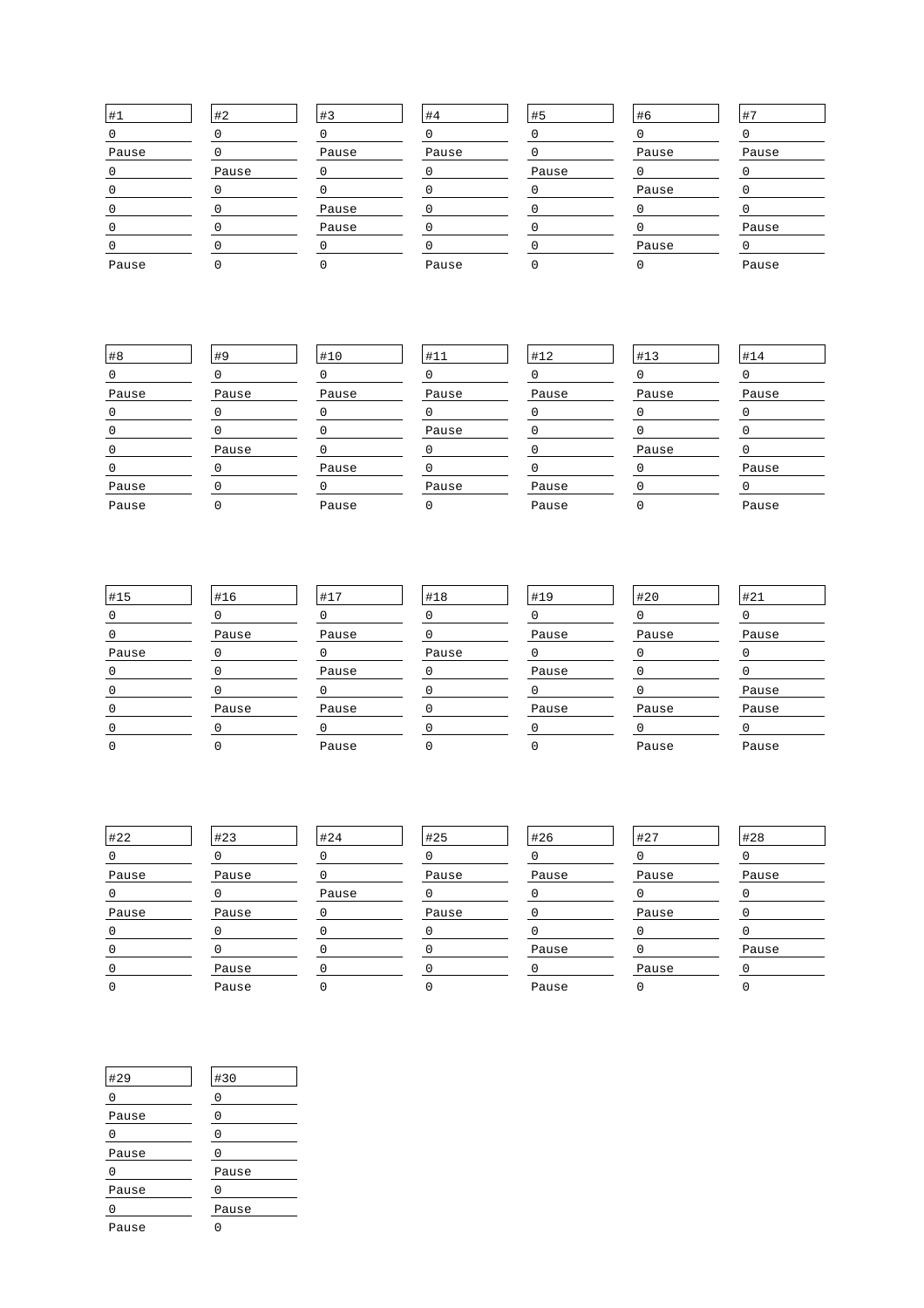| Asciitabelle für CPU |  |
|----------------------|--|
|                      |  |

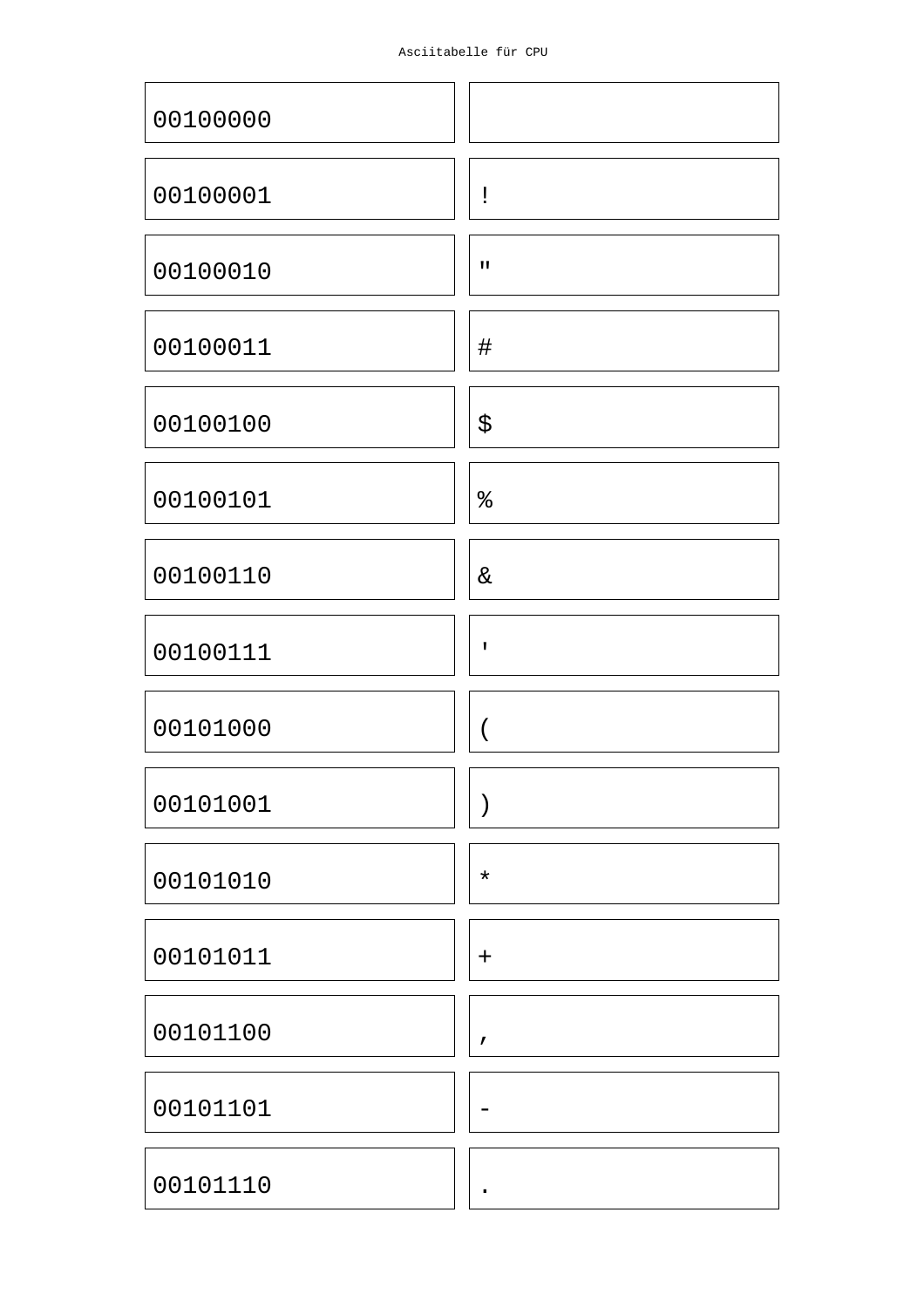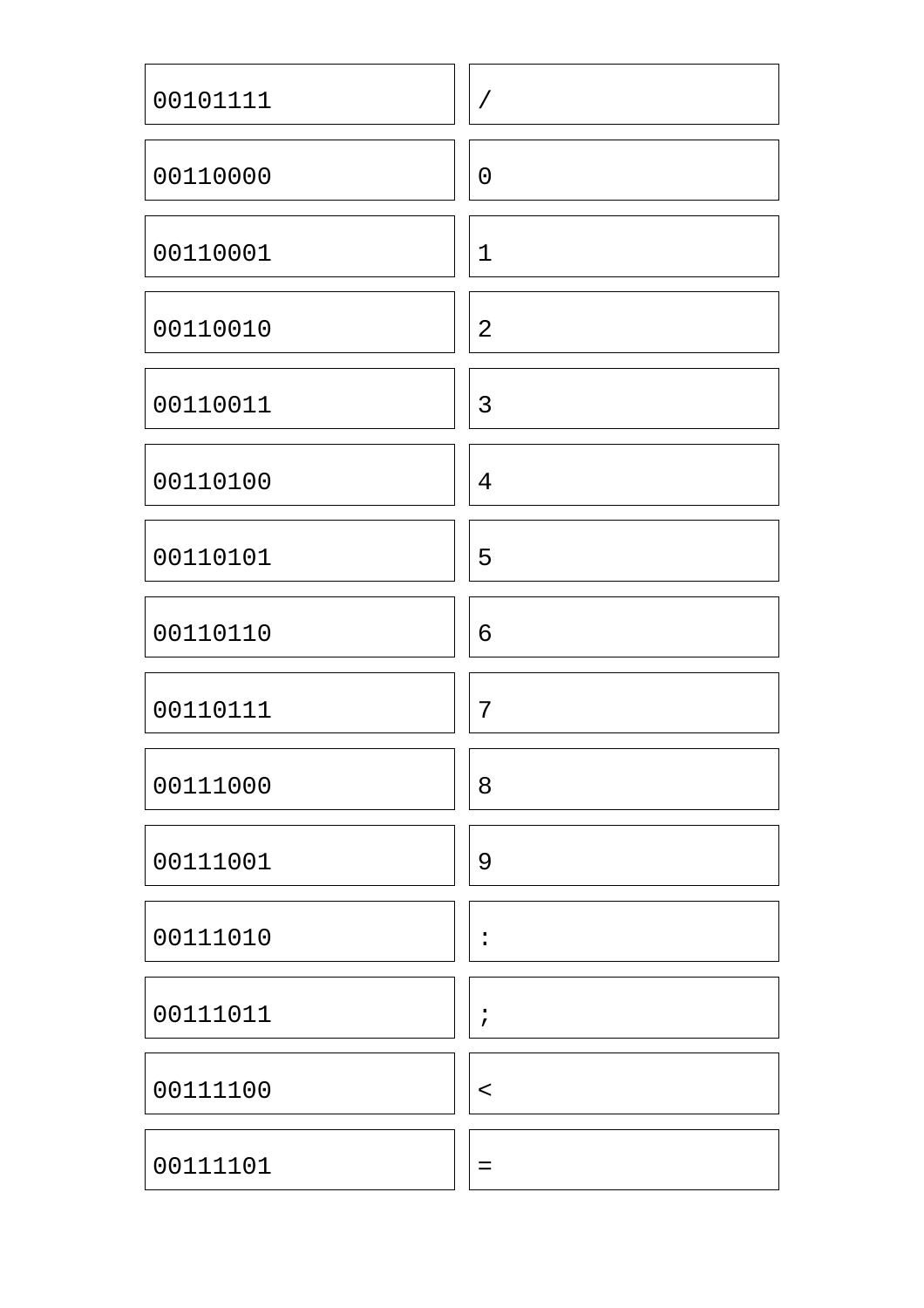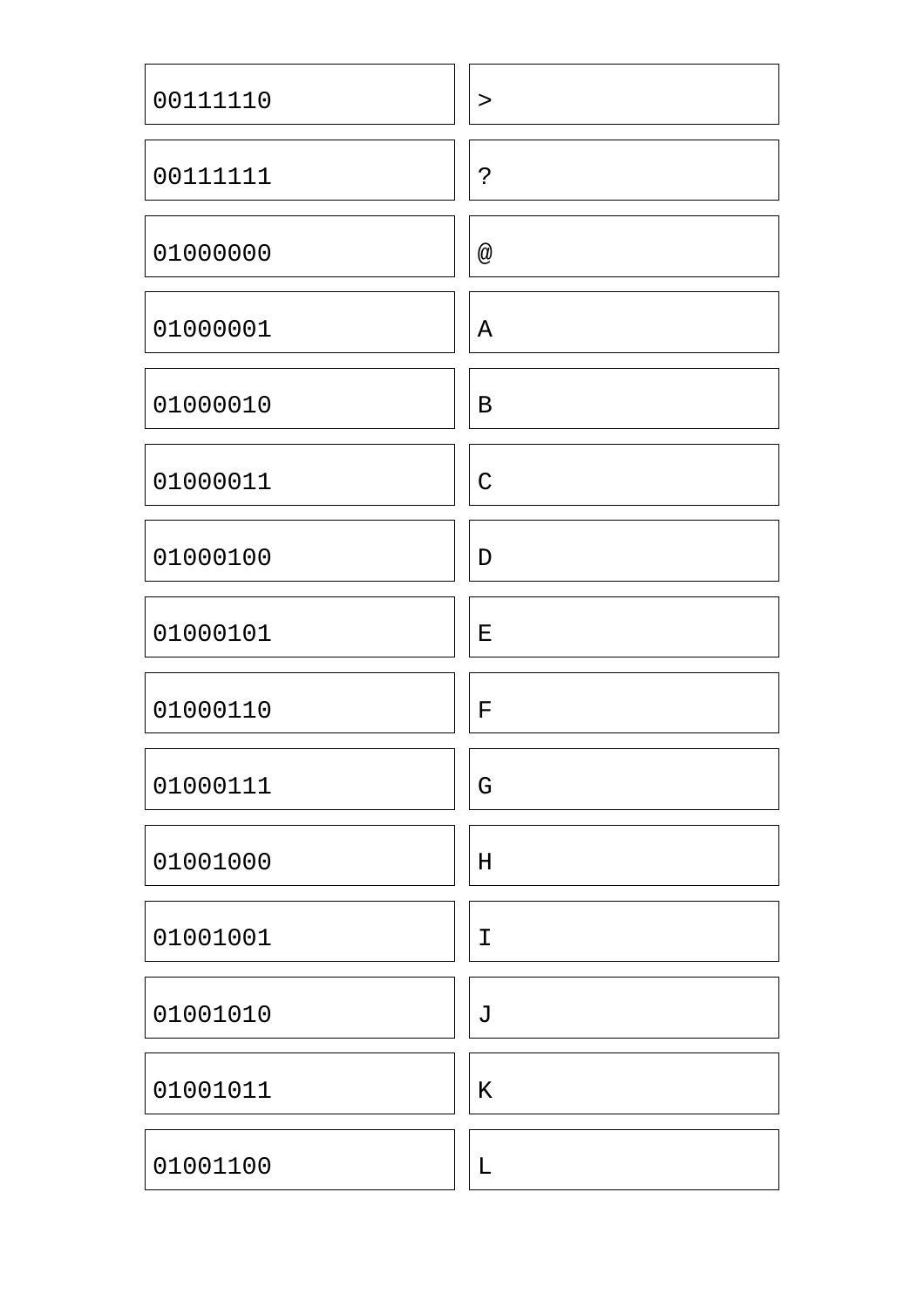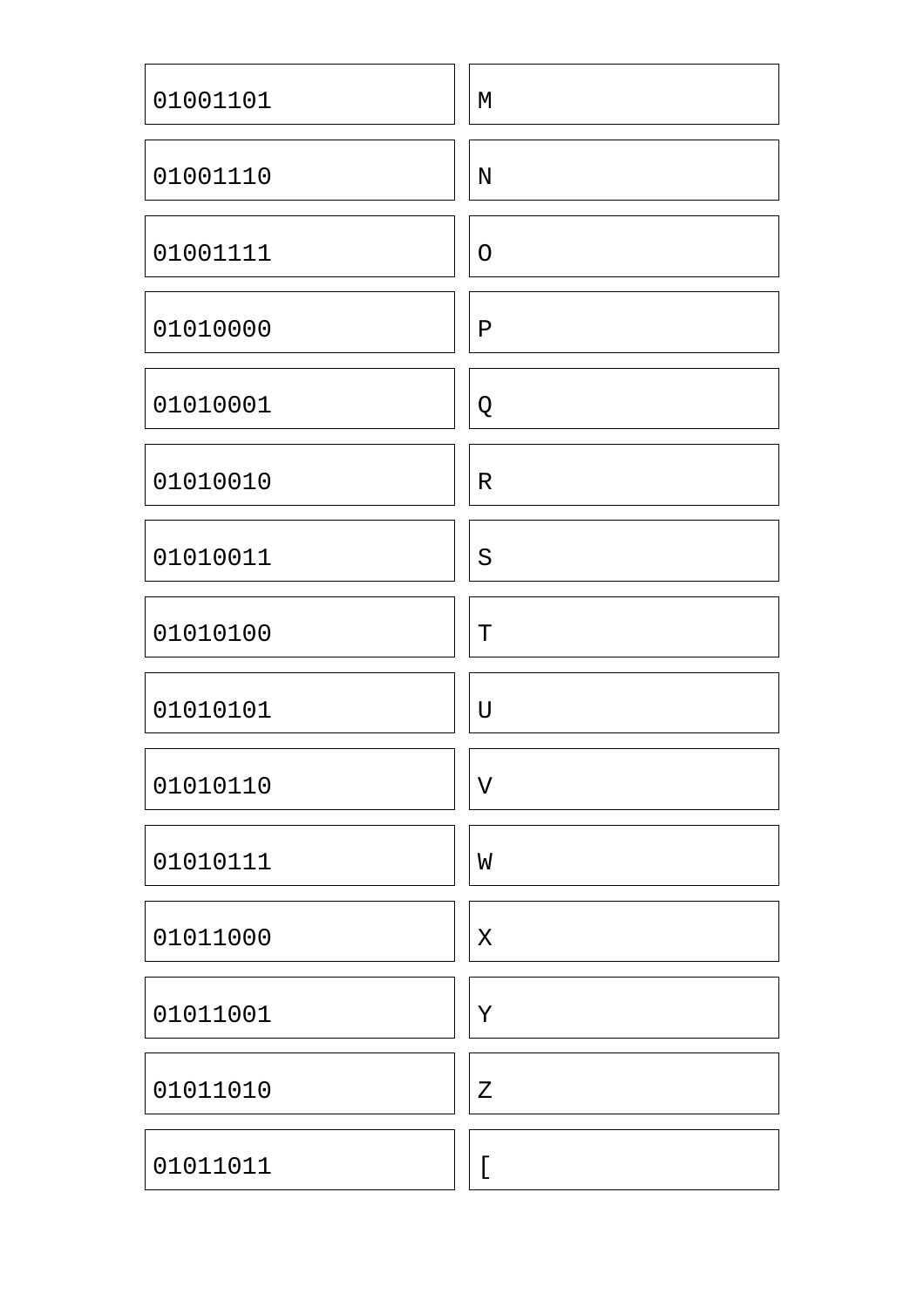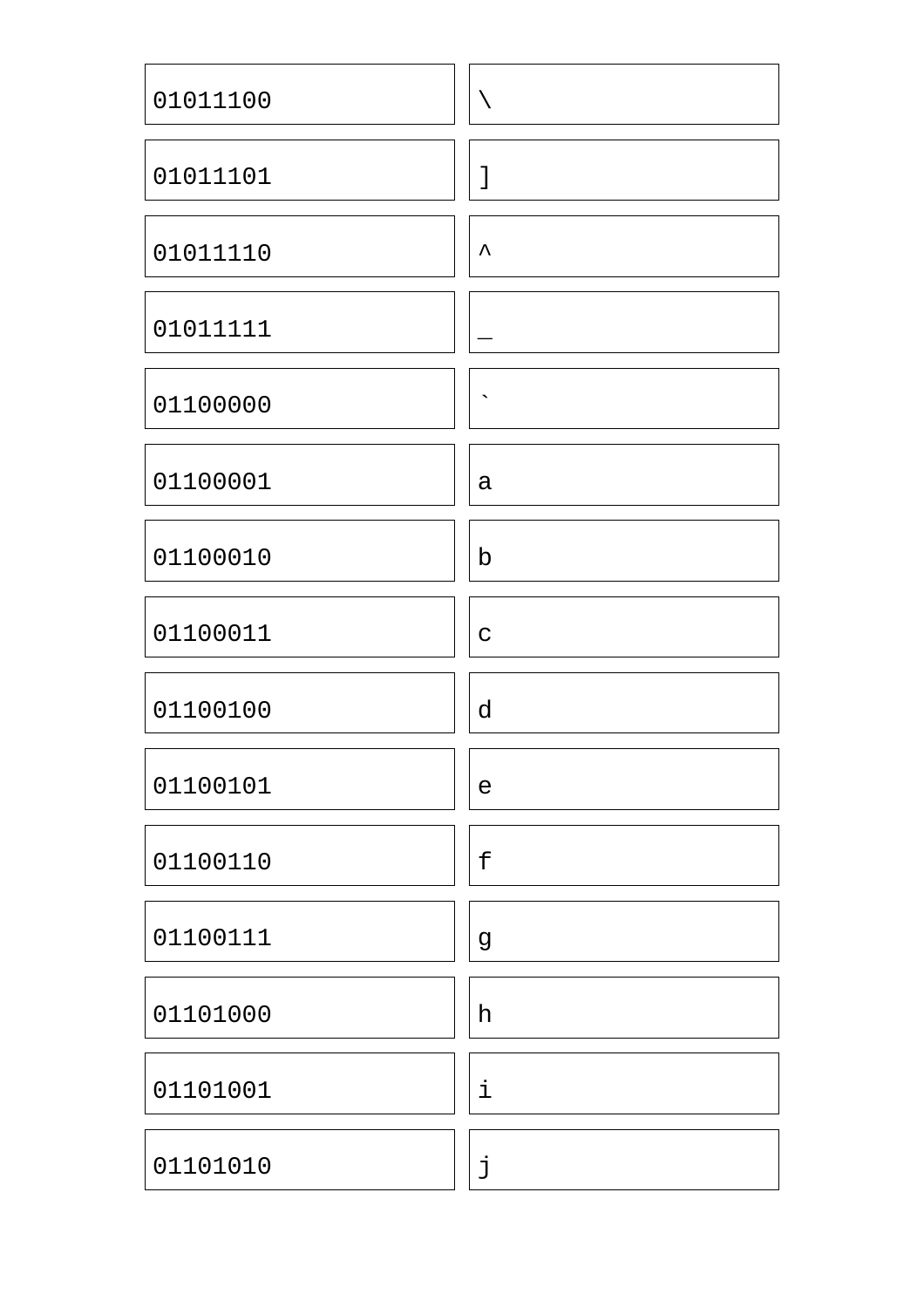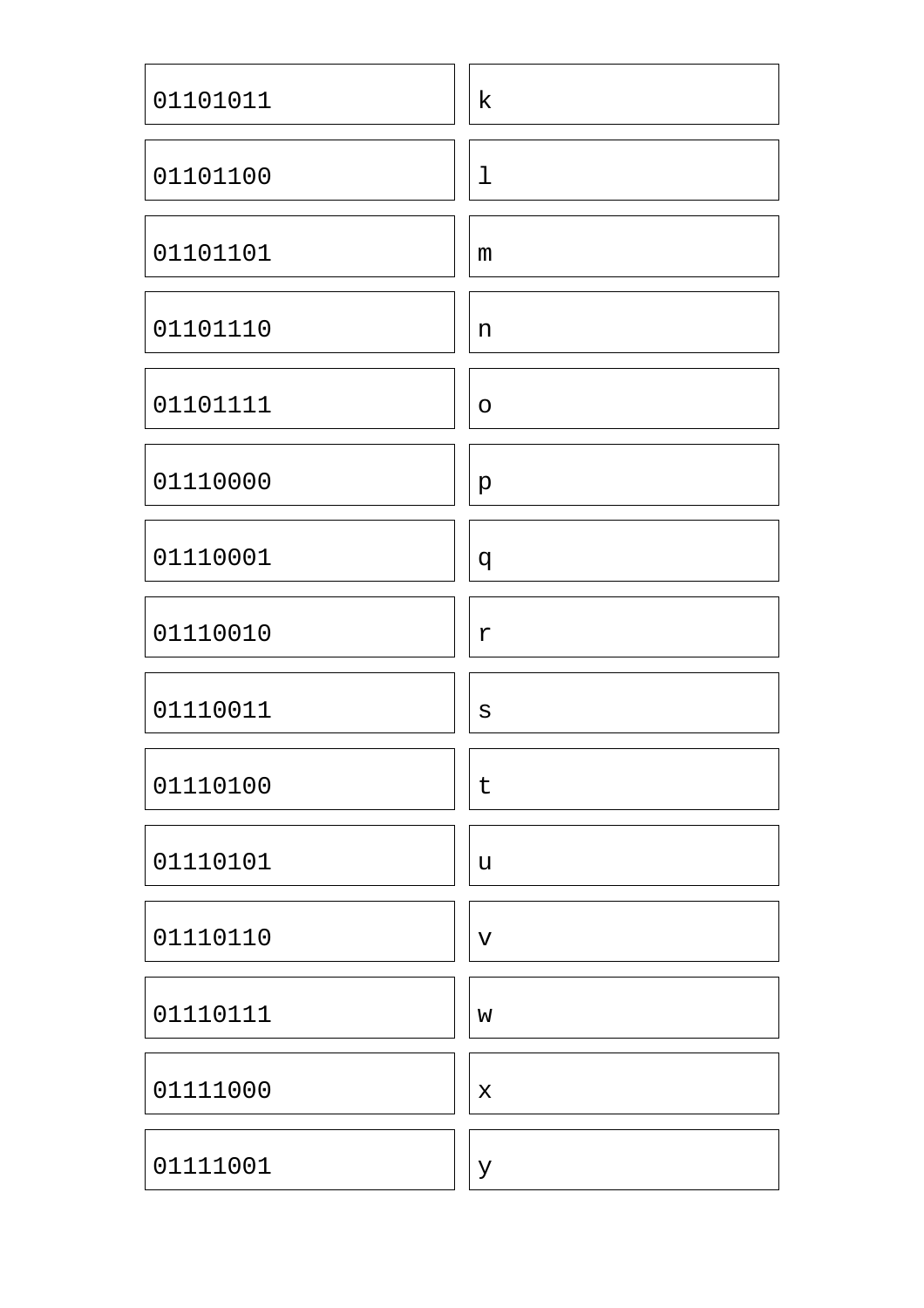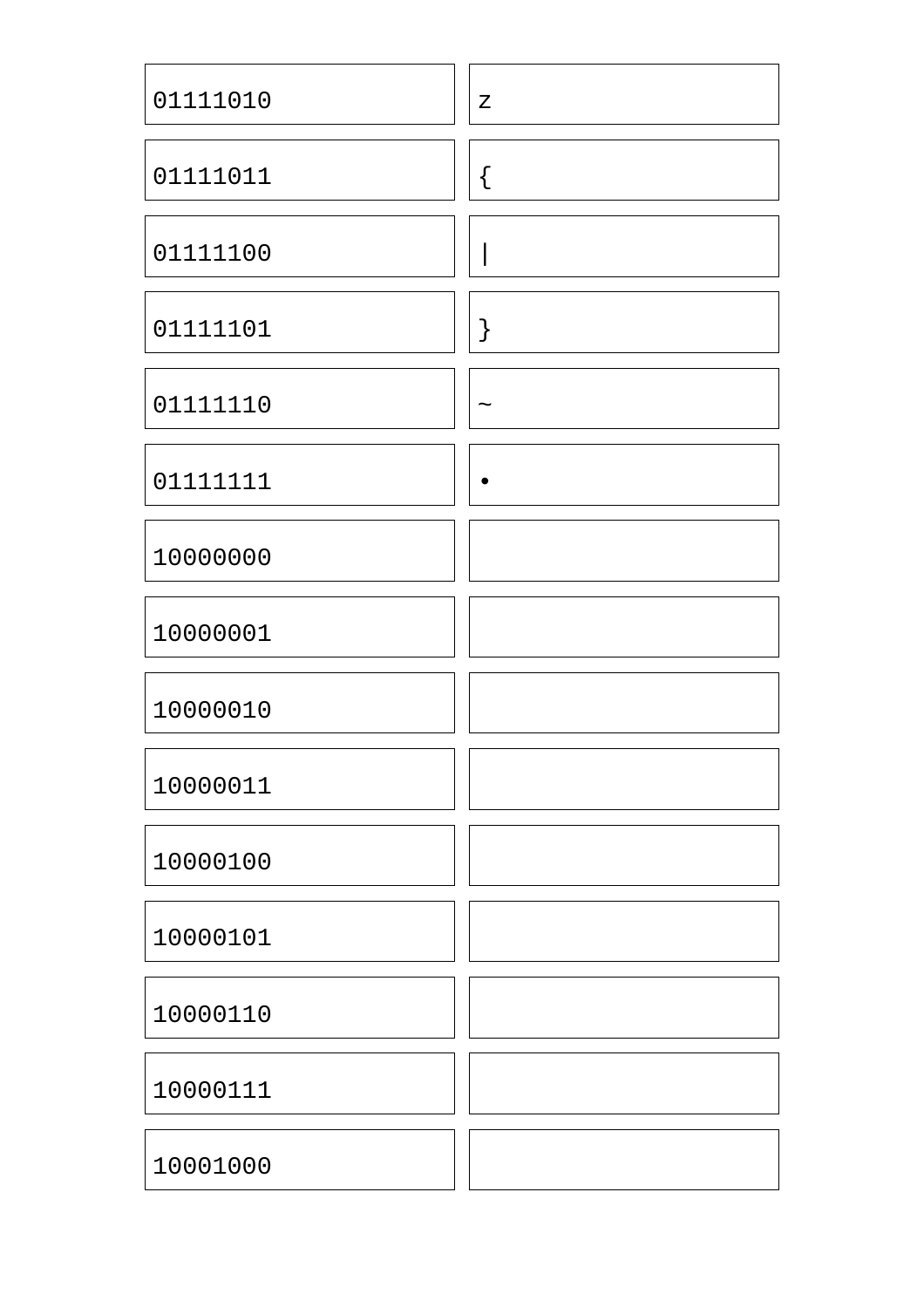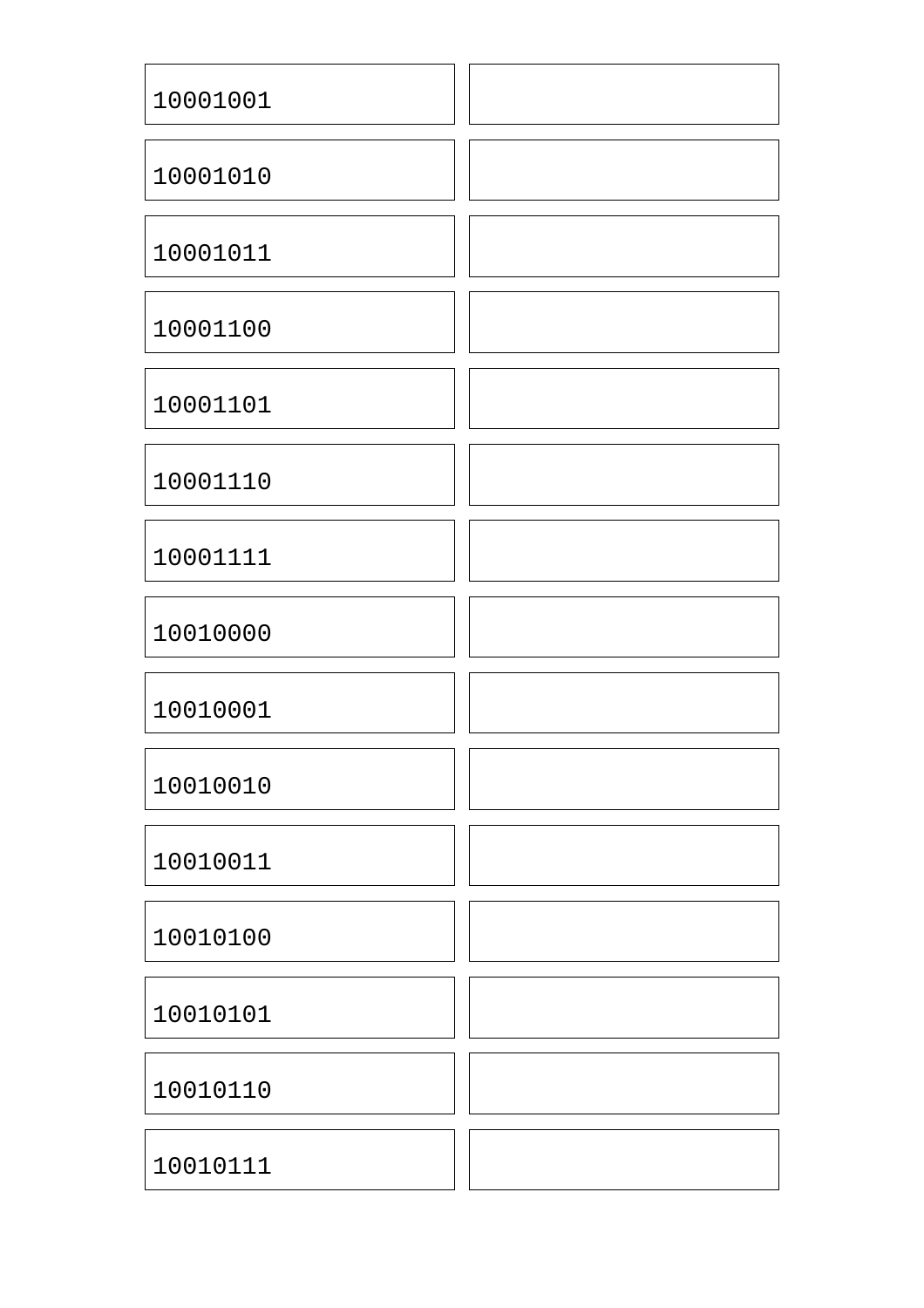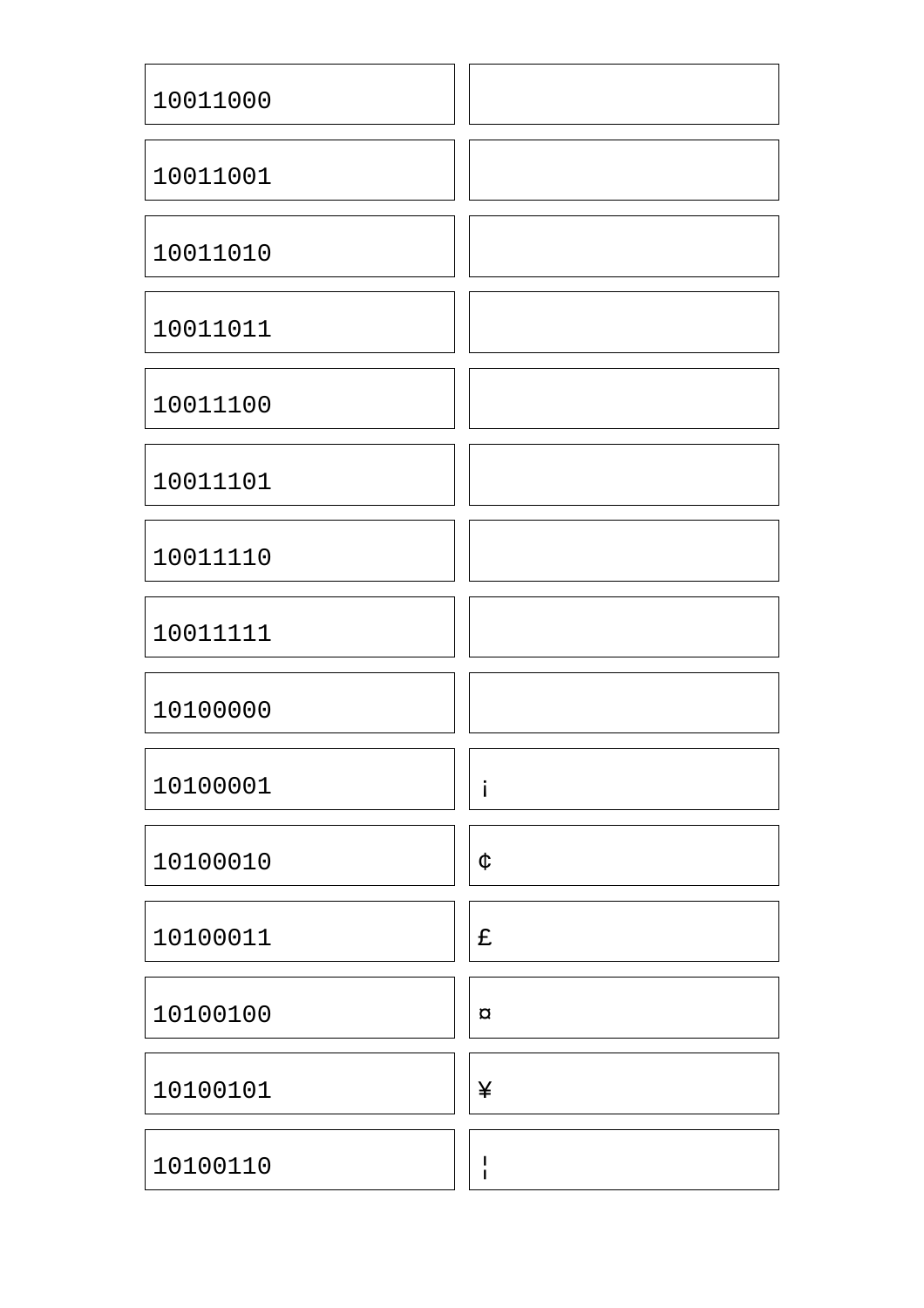| 10100111 | $\mathsf S$             |
|----------|-------------------------|
| 10101000 | н.                      |
| 10101001 | $\odot$                 |
| 10101010 | a                       |
| 10101011 | $\ll$                   |
| 10101100 | ┑                       |
| 10101101 |                         |
| 10101110 | $^{\circledR}$          |
| 10101111 |                         |
| 10110000 | $\circ$                 |
| 10110001 | 土                       |
| 10110010 | $\overline{\mathbf{2}}$ |
| 10110011 | $\mathsf 3$             |
| 10110100 | ◢                       |
| 10110101 | μ                       |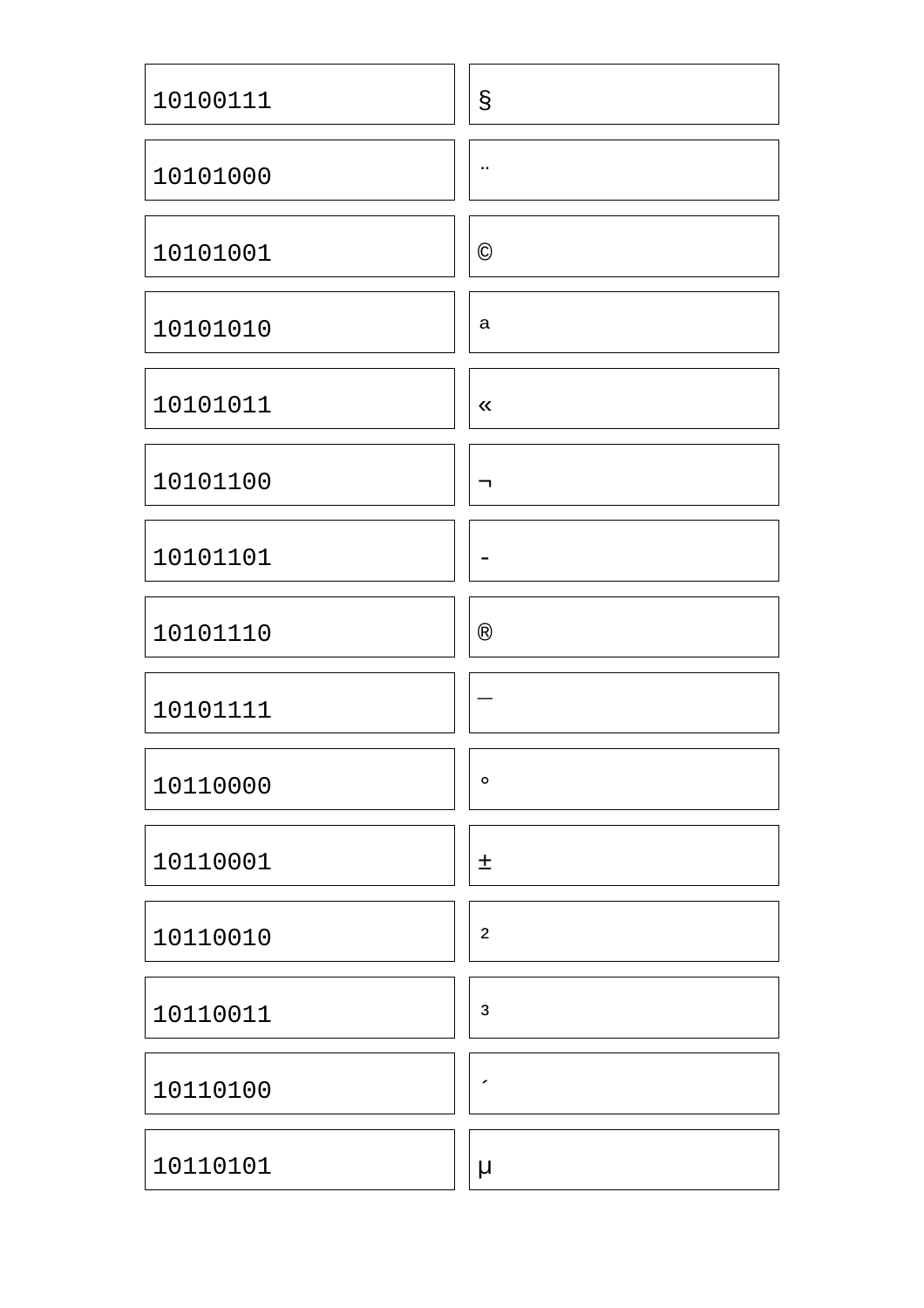| 10110110 | $\P$               |
|----------|--------------------|
| 10110111 | $\bullet$          |
| 10111000 | $\mathbf s$        |
| 10111001 | 1                  |
| 10111010 | $\circ$            |
| 10111011 | $\gg$              |
| 10111100 | $\frac{1}{4}$      |
| 10111101 | $\frac{1}{2}$      |
| 10111110 | $\frac{3}{4}$      |
| 10111111 | ڂ                  |
| 11000000 | À                  |
| 11000001 | Á                  |
| 11000010 | Â                  |
| 11000011 | $\tilde{\text{A}}$ |
| 11000100 | Ä                  |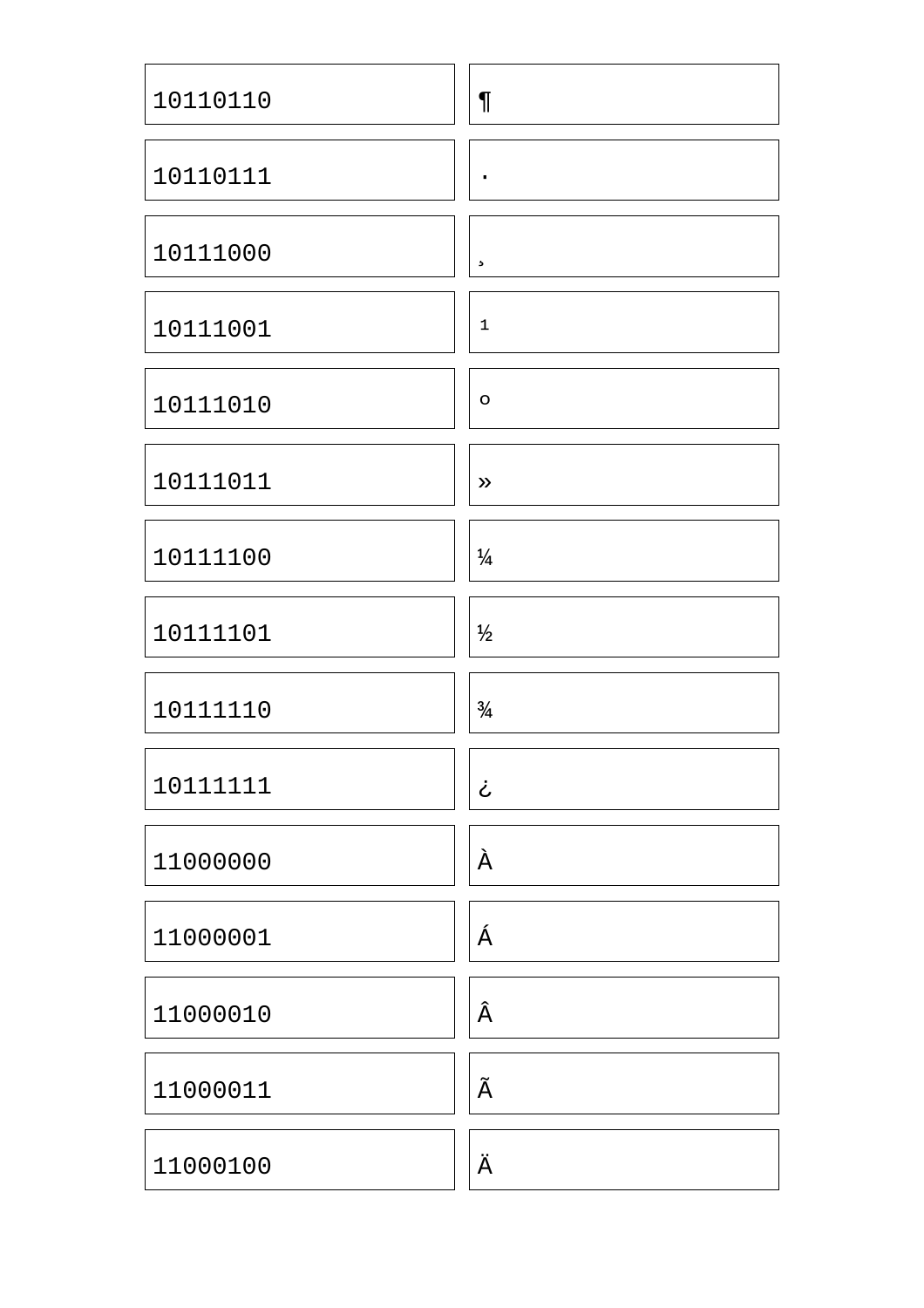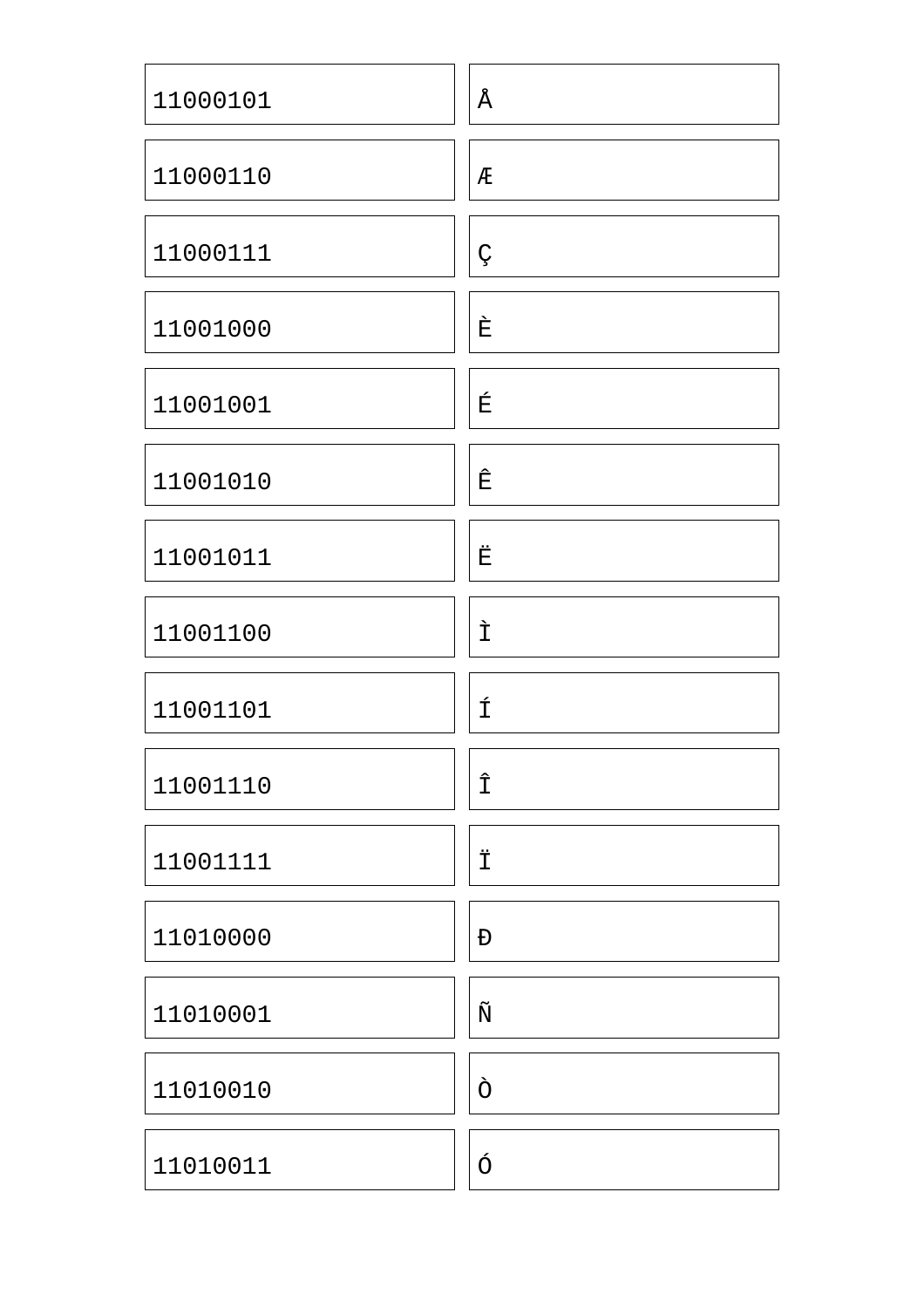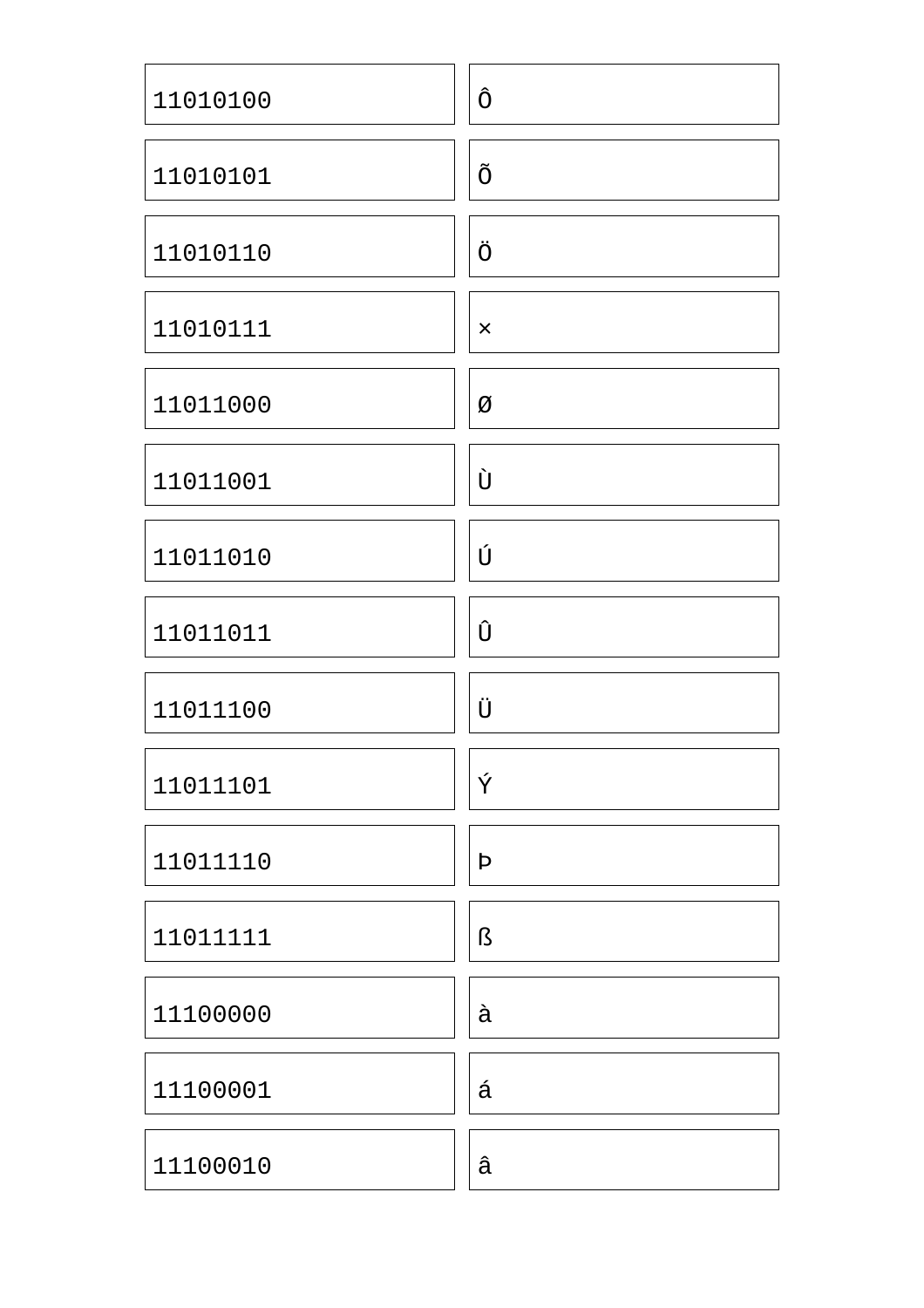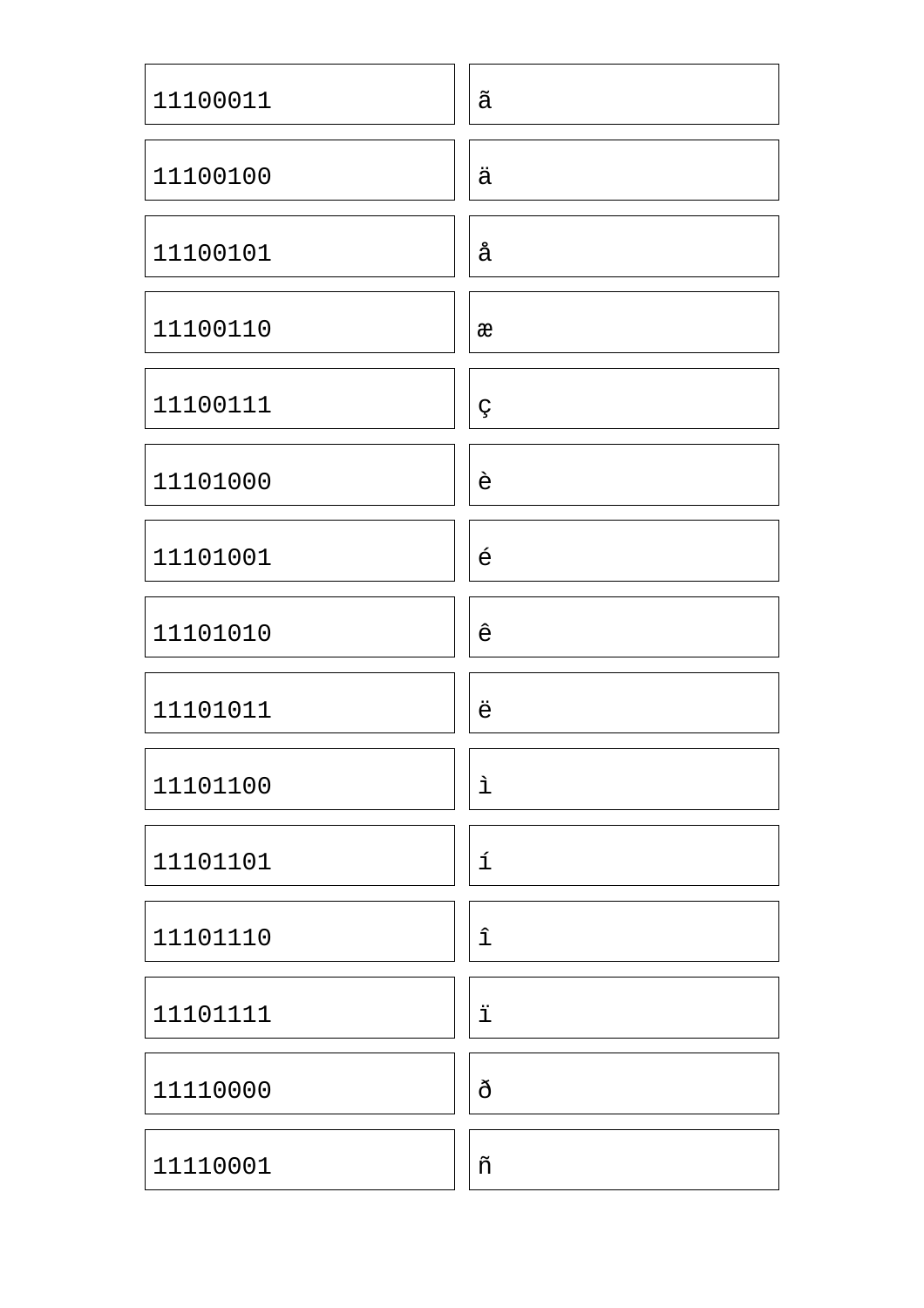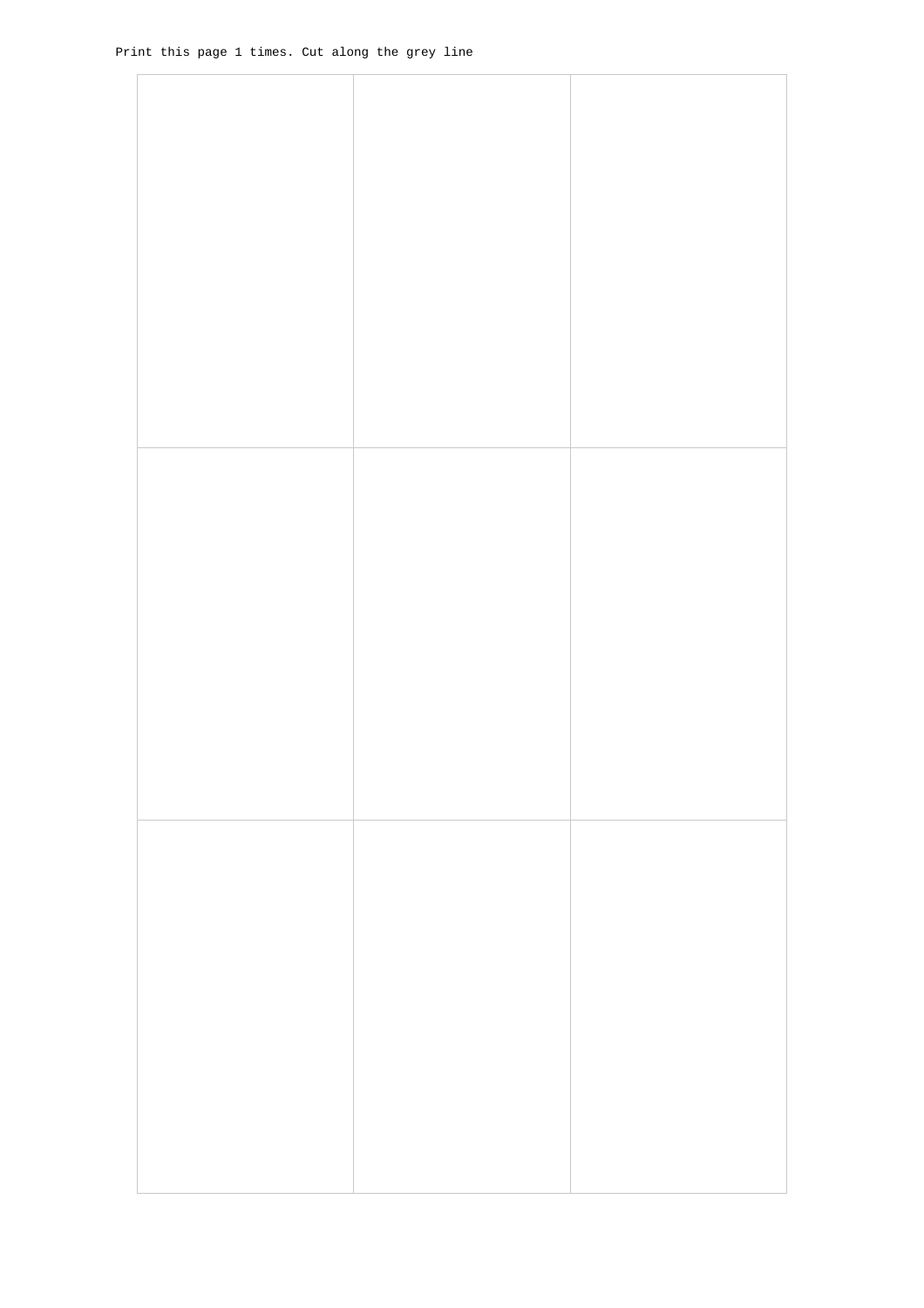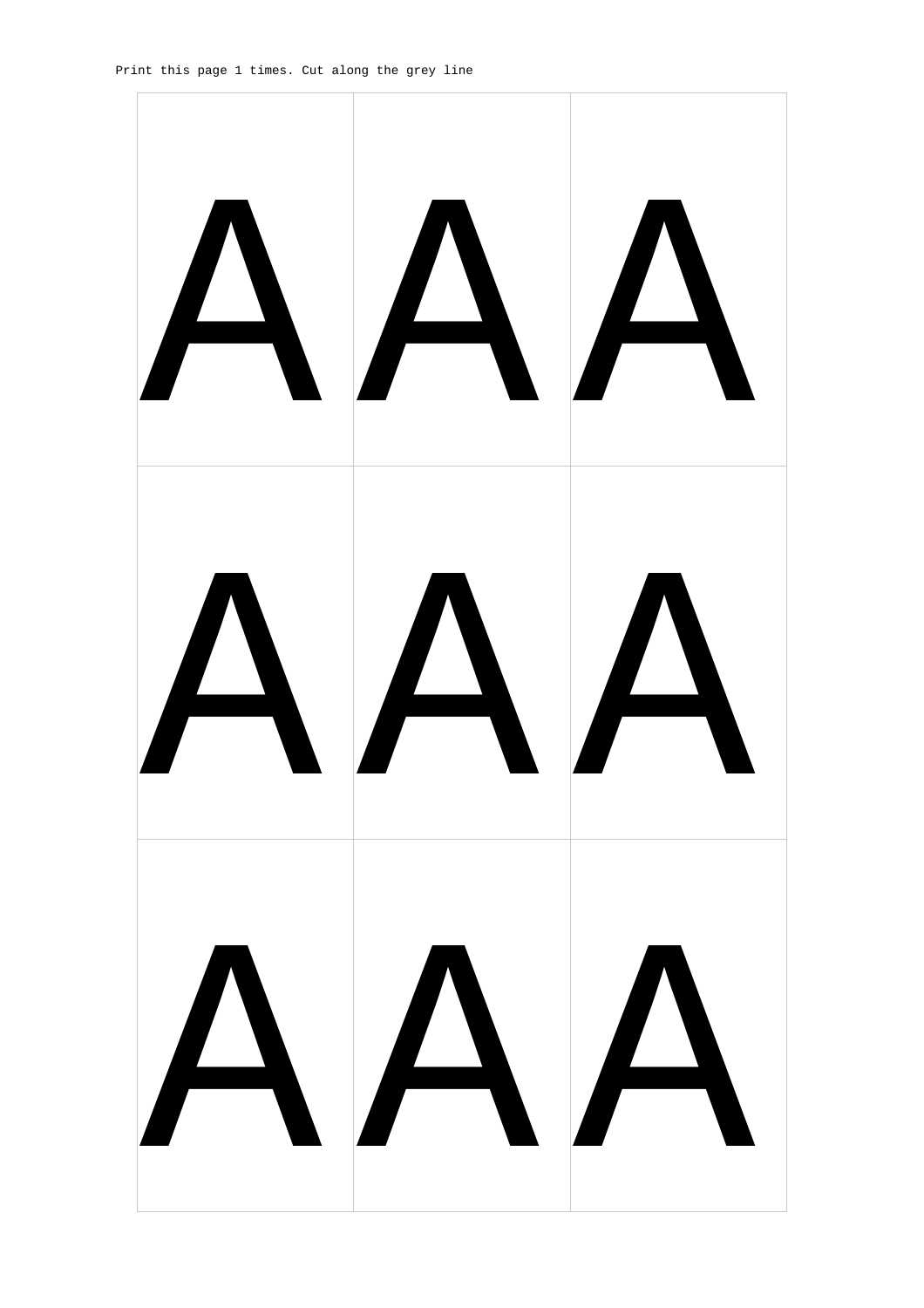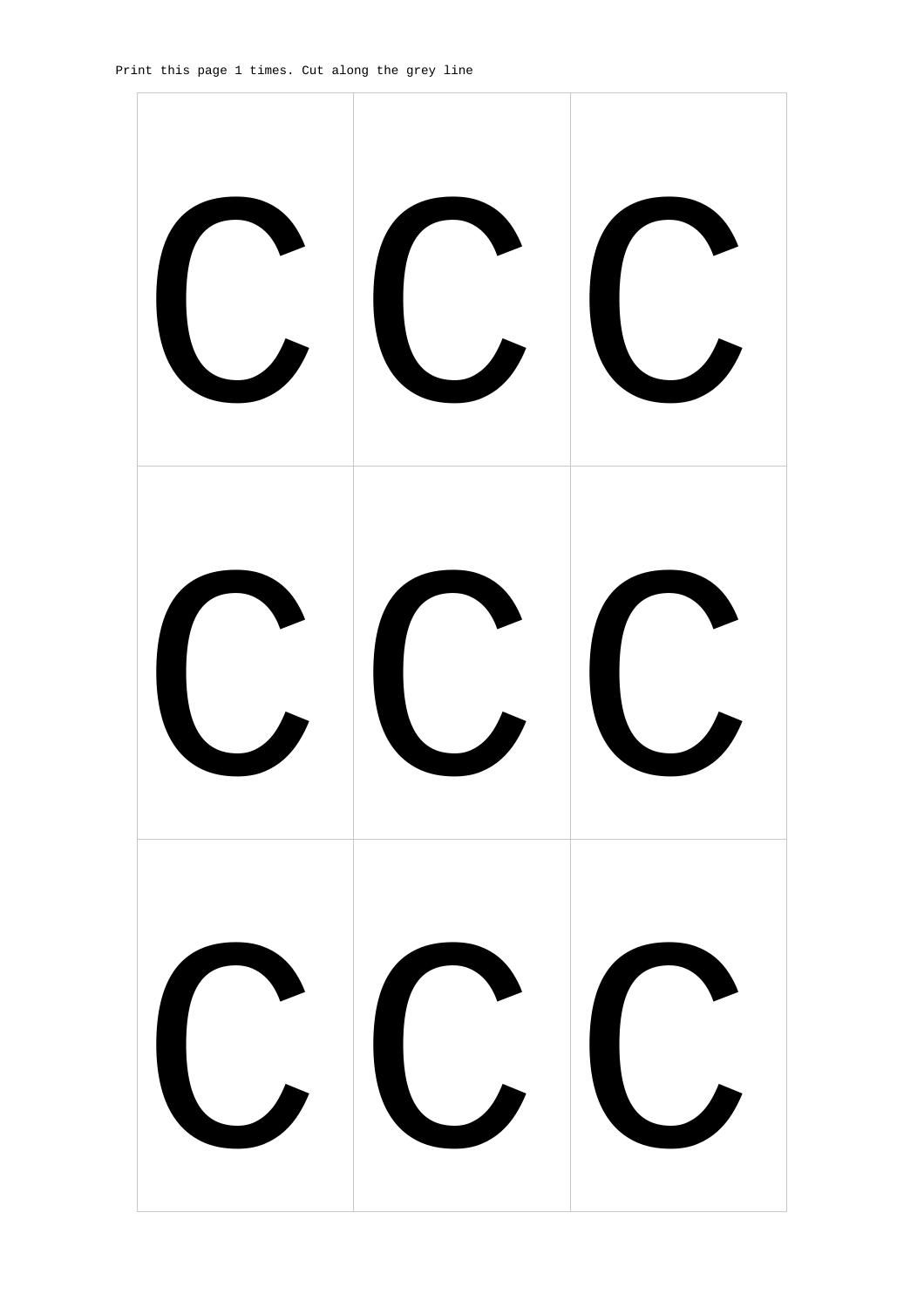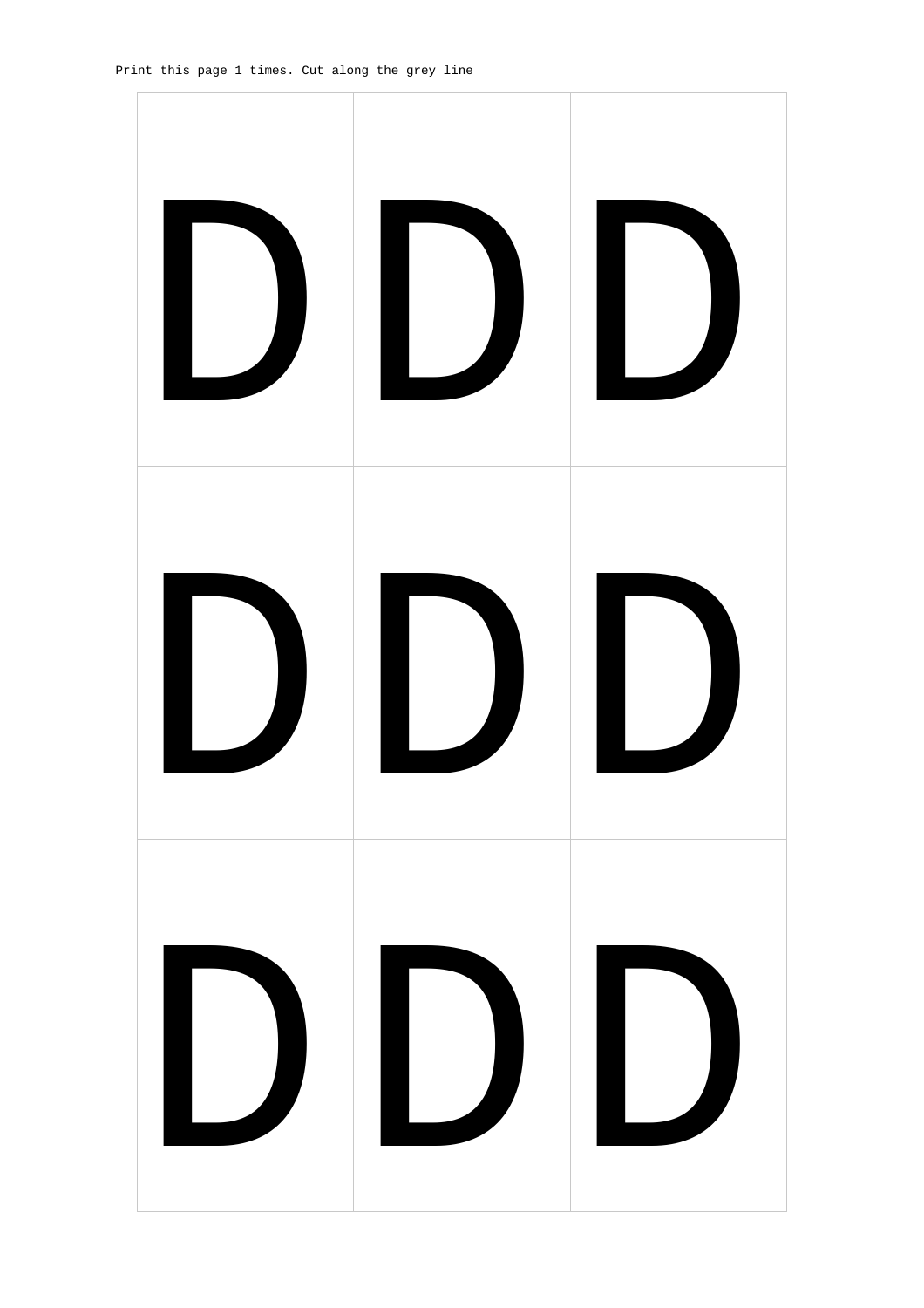![](_page_29_Picture_1.jpeg)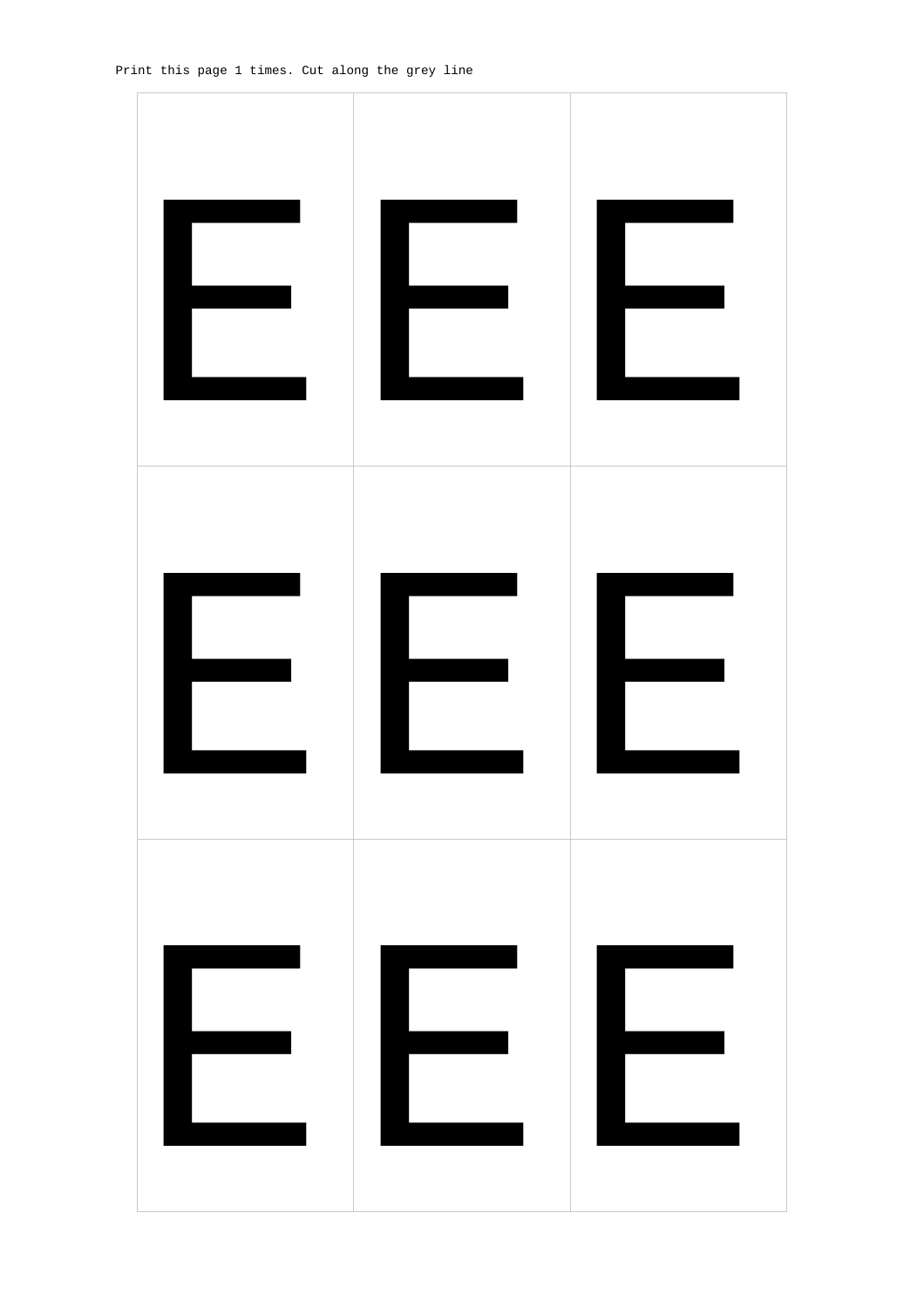![](_page_30_Figure_1.jpeg)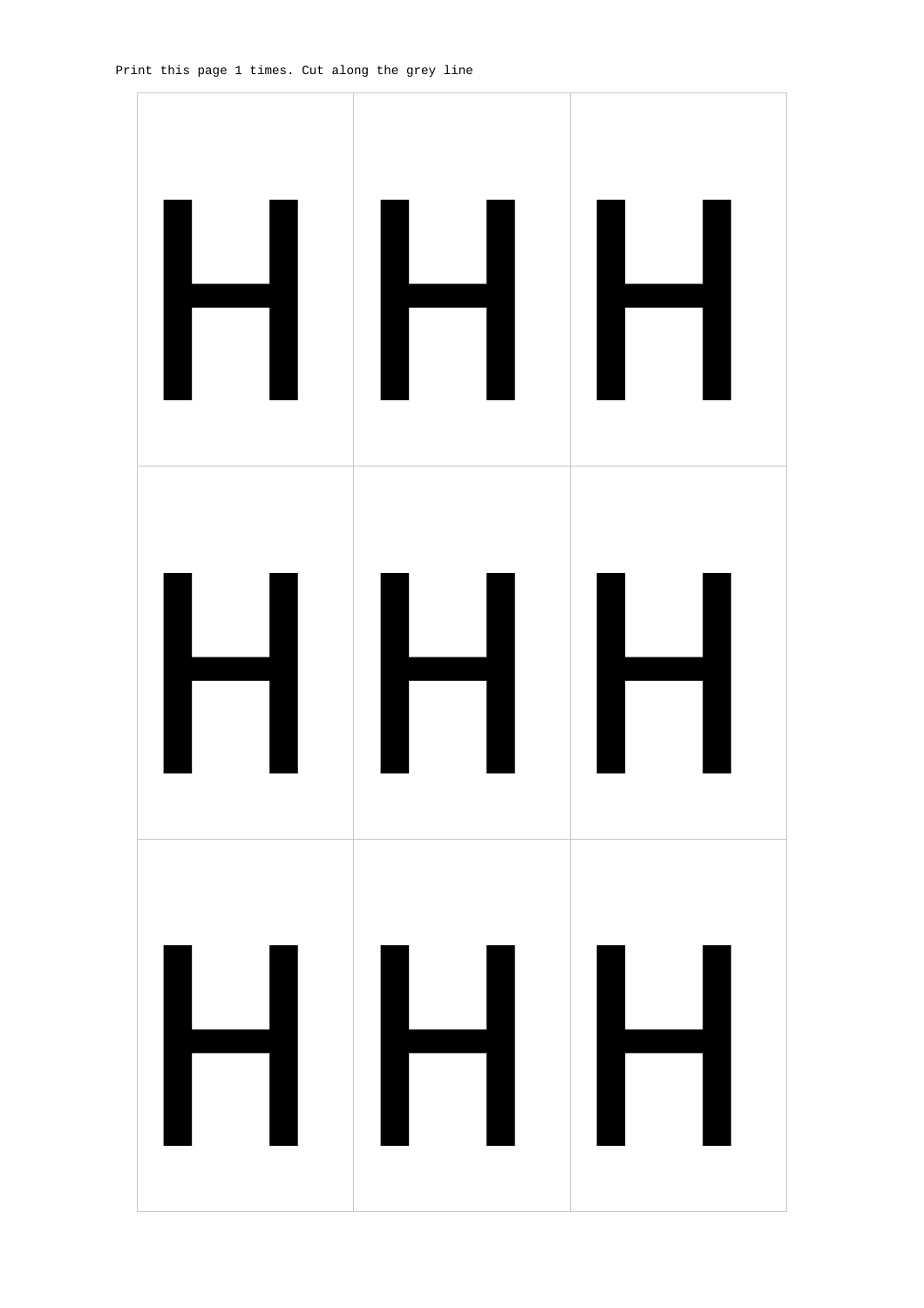![](_page_31_Figure_1.jpeg)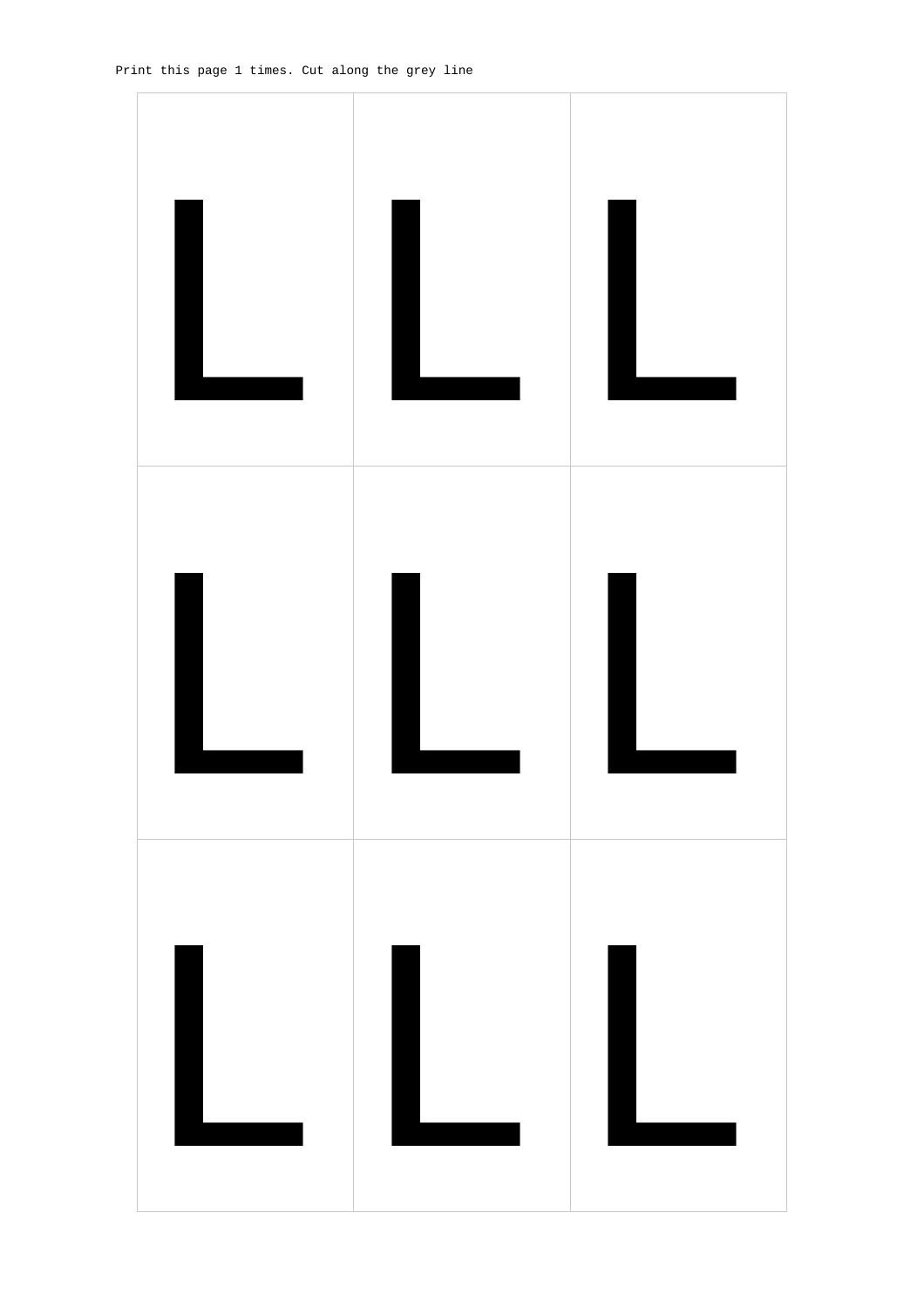![](_page_32_Picture_1.jpeg)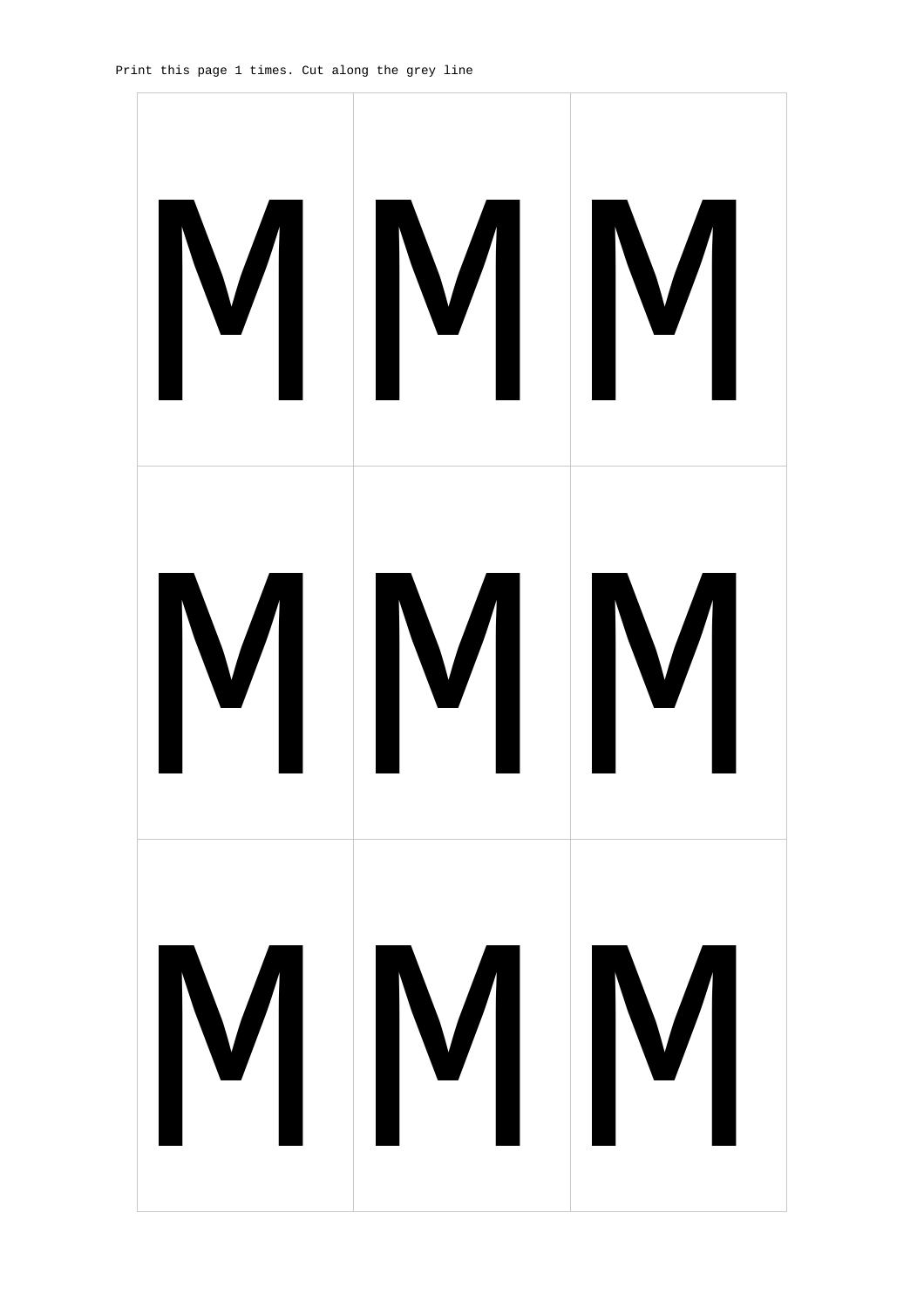![](_page_33_Picture_1.jpeg)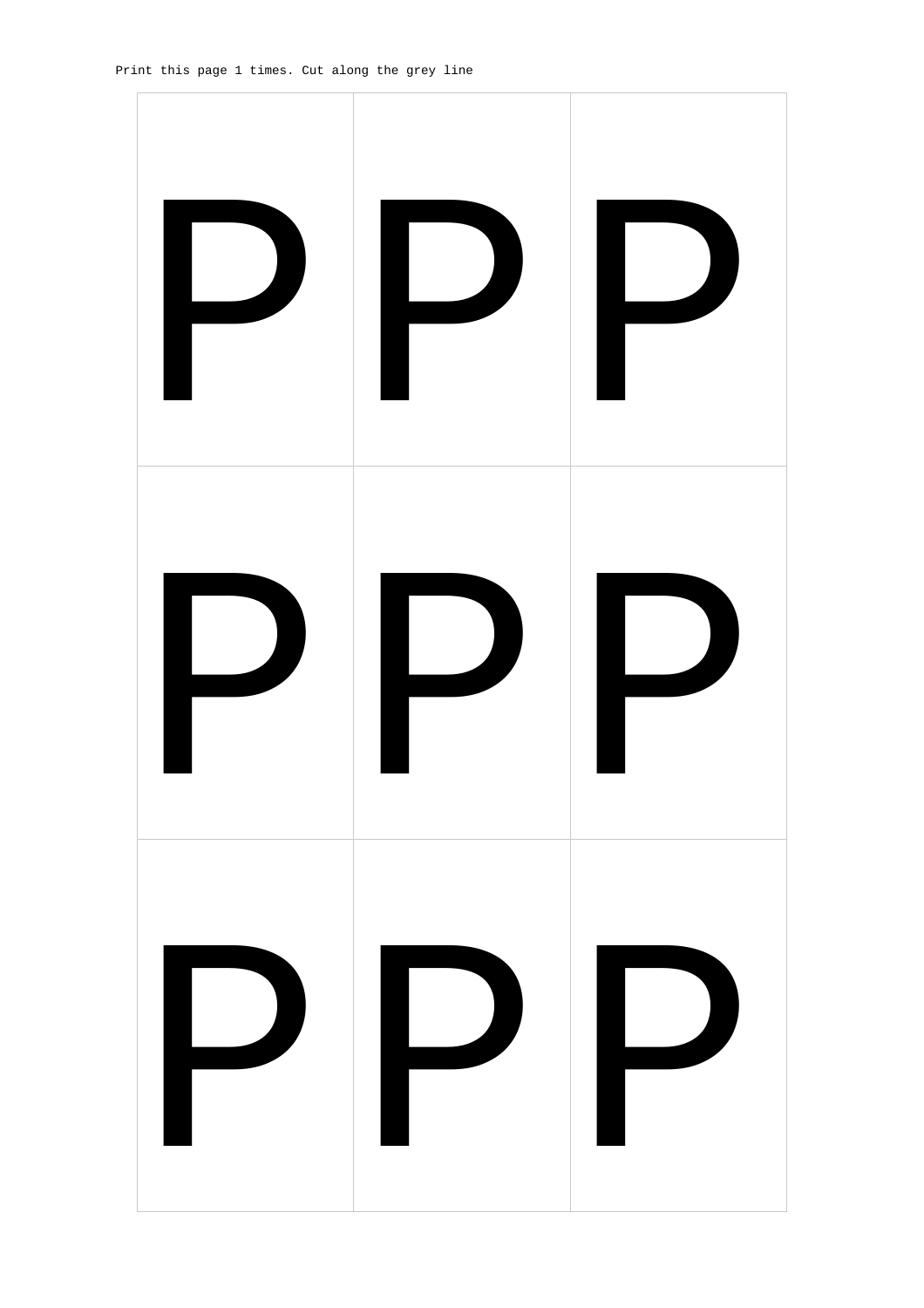![](_page_34_Picture_1.jpeg)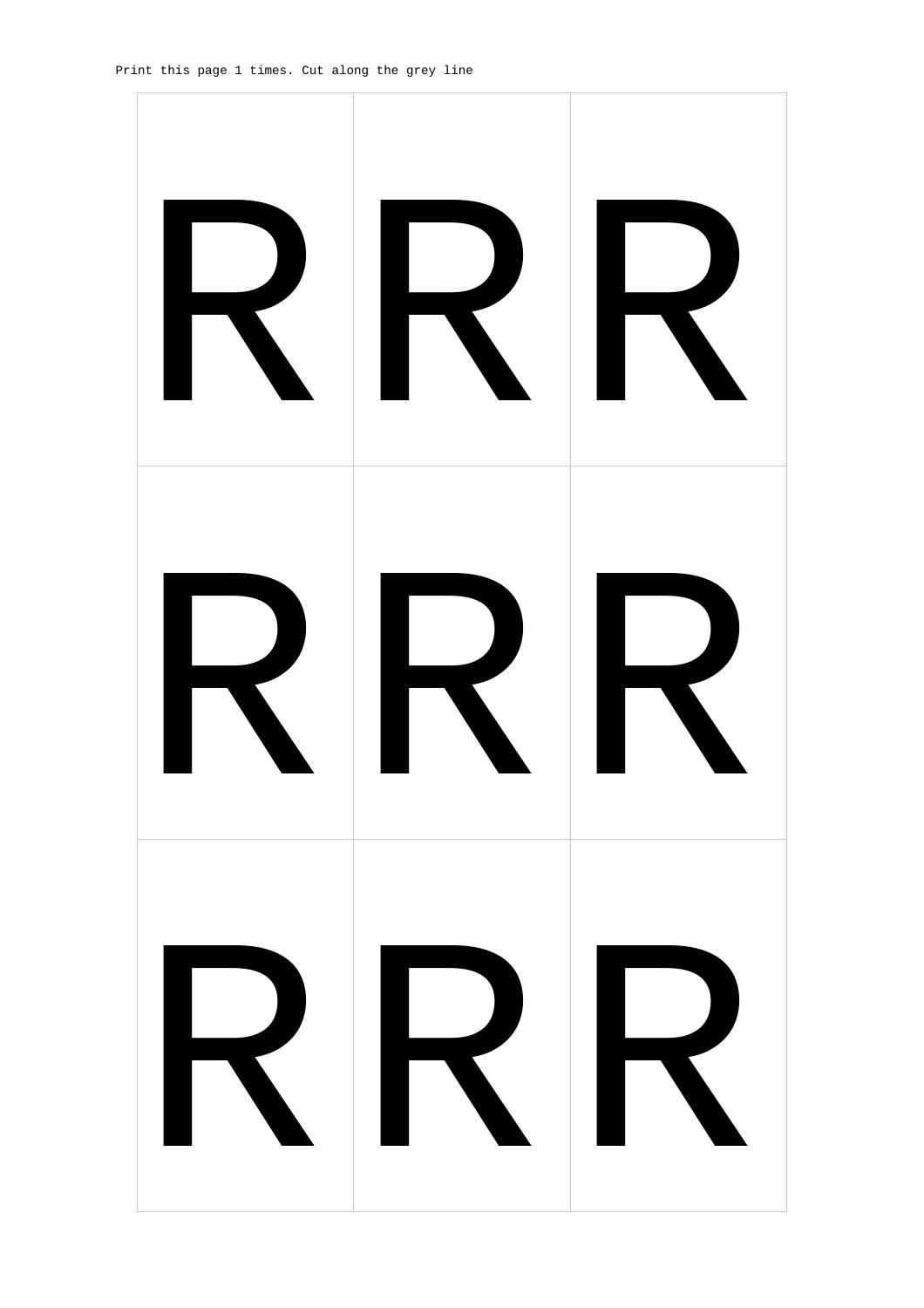![](_page_35_Picture_1.jpeg)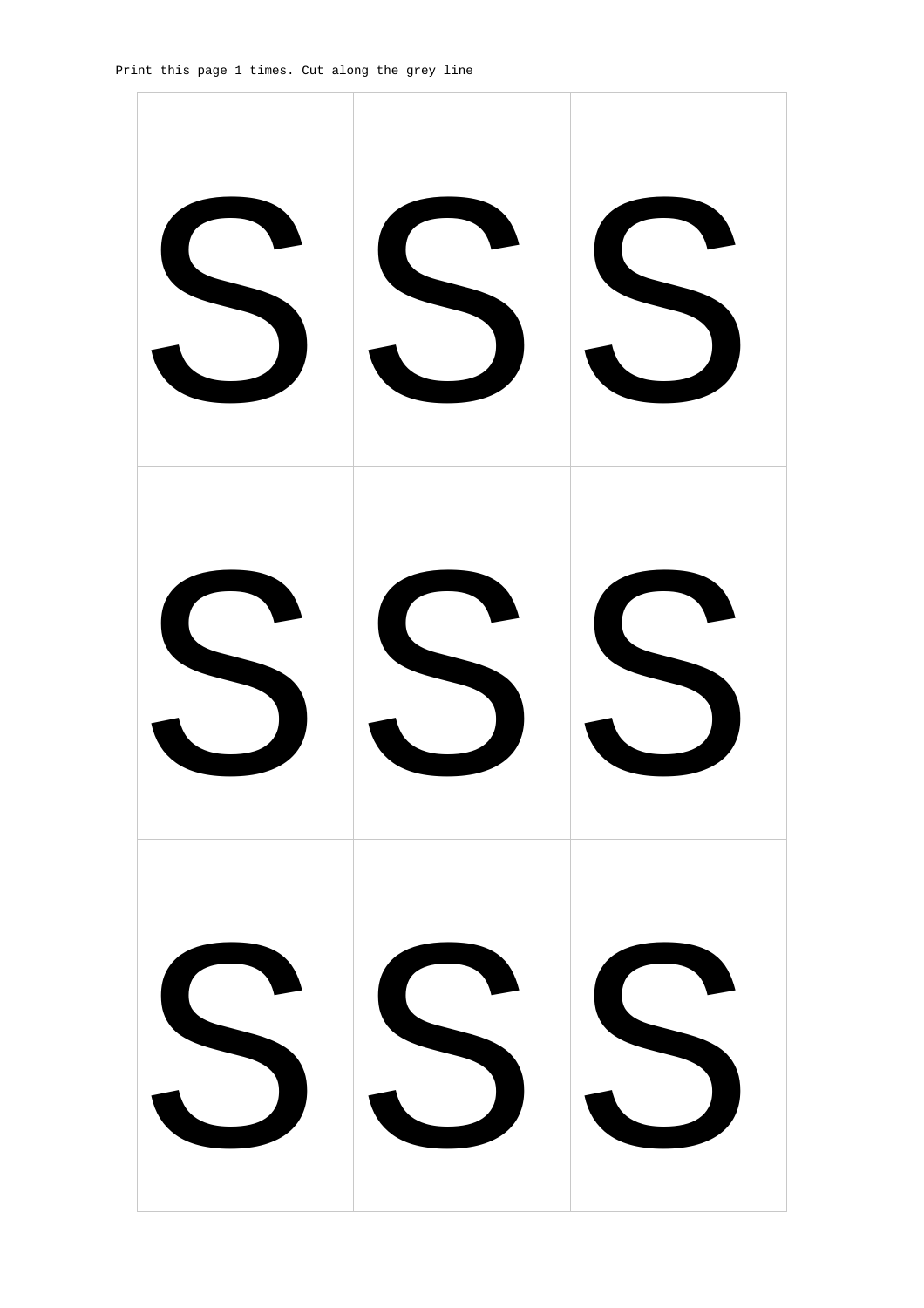![](_page_36_Picture_1.jpeg)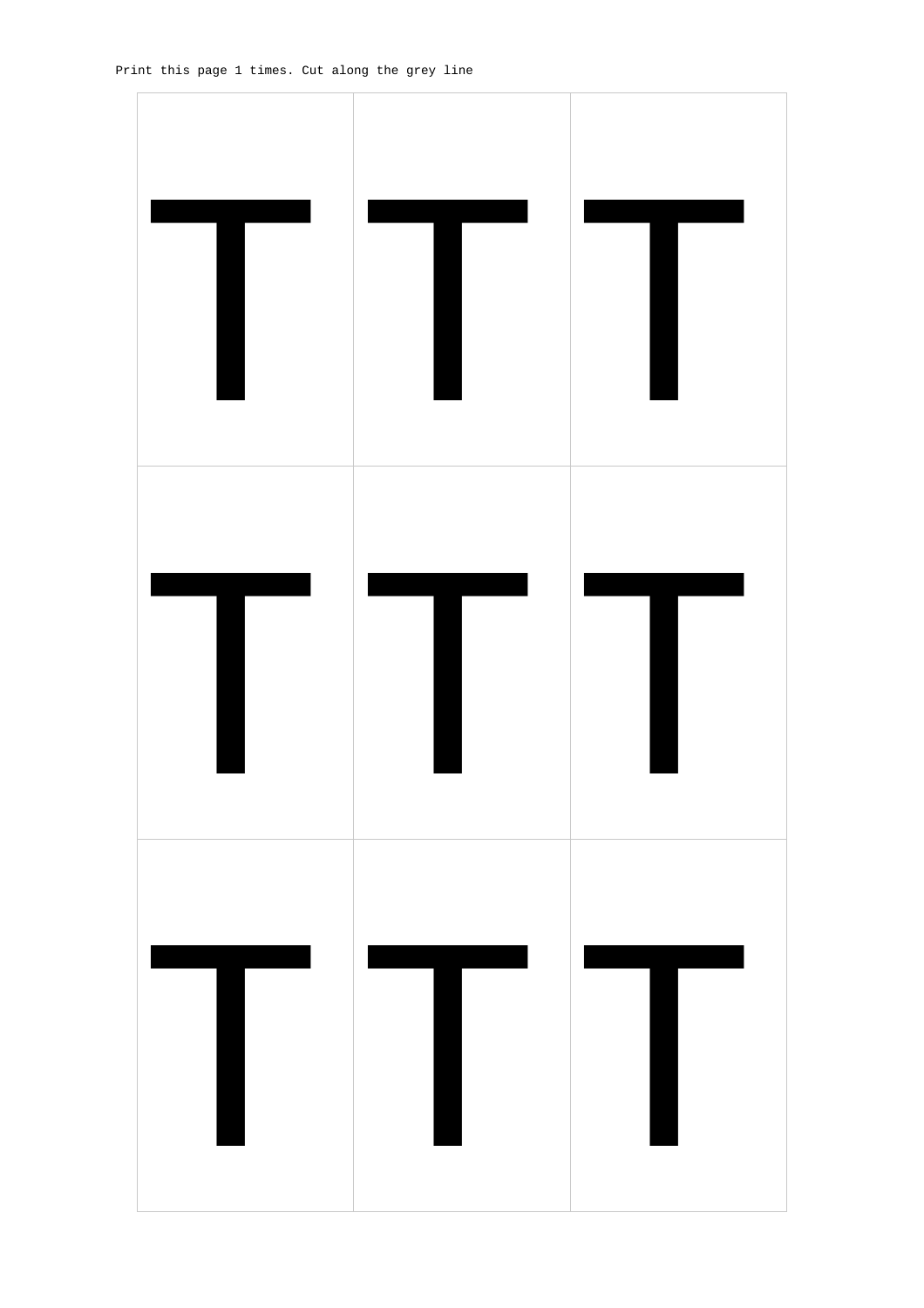![](_page_37_Picture_1.jpeg)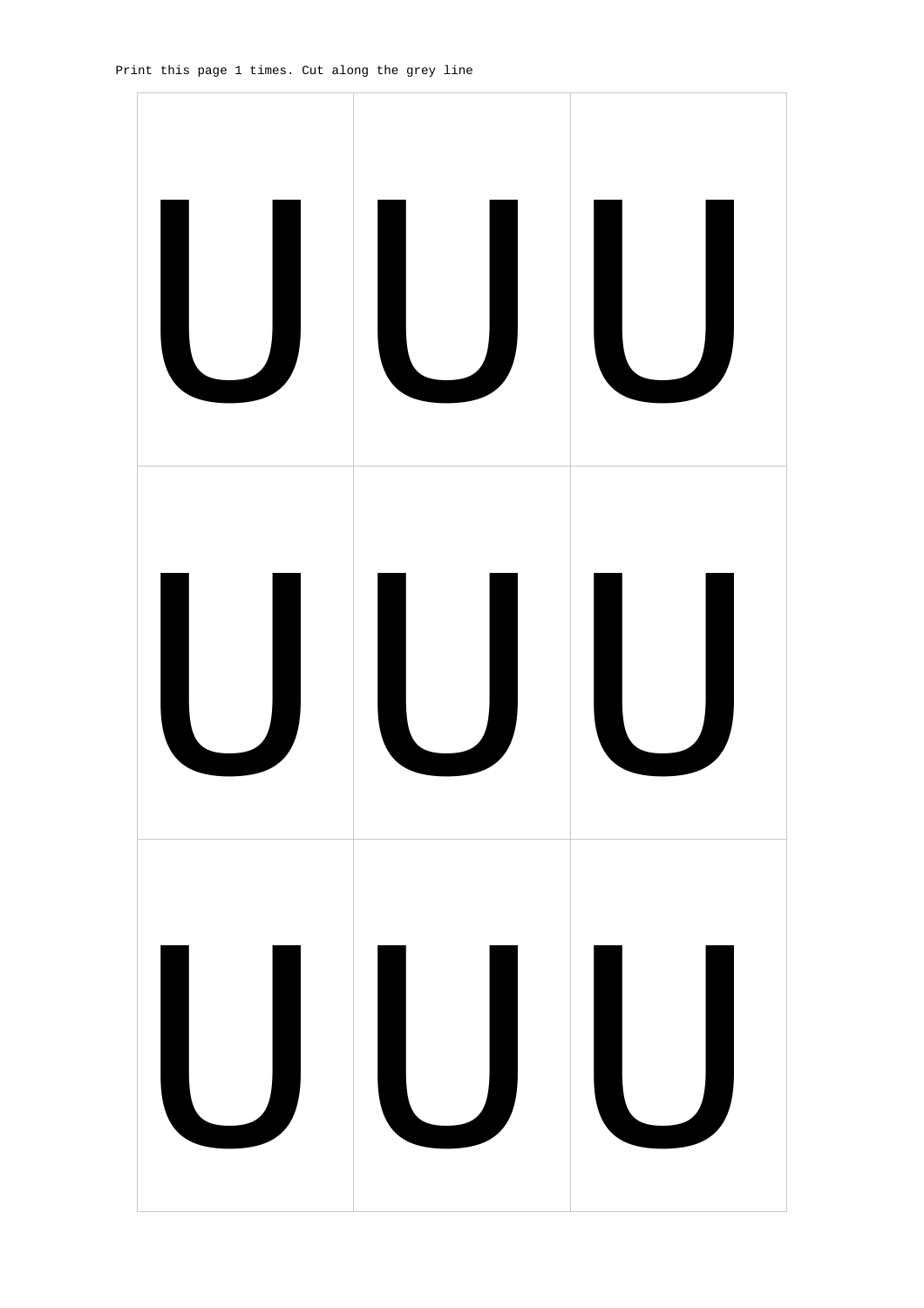Copyright and License of "A la recherche du temps perdu", 13. Sept 2005 ------------------------------------------- "A la recherche du temps perdu" (TM) is copyrighted (C) 2005 by KH Jeron and Valie Djordjevic, mail@khjeron.de; ALL RIGHTS RESERVED. "A la recherche du temps perdu" is open source software; you can redistribute it and/or modify it under the terms of the GNU General Public License as published by the Free Software Foundation; either version 2 of the License, or (at your option) any later version. Any redistribution of "A la recherche du temps perdu" or it's clones MUST contain this license.txt file UNMODIFIED. This program is distributed in the hope that it will be useful, but WITHOUT ANY WARRANTY; without even the implied warranty of MERCHANTABILITY or FITNESS FOR A PARTICULAR PURPOSE. See the GNU General Public License for more details, for your convenience attached below, also published at http://www.gnu.org/copyleft/gpl.html Please note that "A la recherche du temps perdu" is NOT distributed under the LGPL (Lesser General Public Licence), which implies "A la recherche du temps perdu" can only be used with software that is licensed under conditions compliant with the GPL. Embedding in proprietary software requires an alternative license. Contact the author for details. -- KH Jeron and Valie Djordjevic, mail@khjeron.de, http://khjeron.de/ -----( http://www.gnu.org/copyleft/gpl.html )----------------------------------- GNU GENERAL PUBLIC LICENSE Version 2, June 1991 Copyright (C) 1989, 1991 Free Software Foundation, Inc. 59 Temple Place, Suite 330, Boston, MA 02111-1307 USA Everyone is permitted to copy and distribute verbatim copies of this license document, but changing it is not allowed. Preamble The licenses for most software are designed to take away your freedom to share and change it. By contrast, the GNU General Public License is intended to guarantee your freedom to share and change free software--to make sure the software is free for all its users. This General Public License applies to most of the Free Software

Foundation's software and to any other program whose authors commit to using it. (Some other Free Software Foundation software is covered by the GNU Library General Public License instead.) You can apply it to your programs, too.

When we speak of free software, we are referring to freedom, not price. Our General Public Licenses are designed to make sure that you have the freedom to distribute copies of free software (and charge for this service if you wish), that you receive source code or can get it if you want it, that you can change the software or use pieces of it in new free programs; and that you know you can do these things.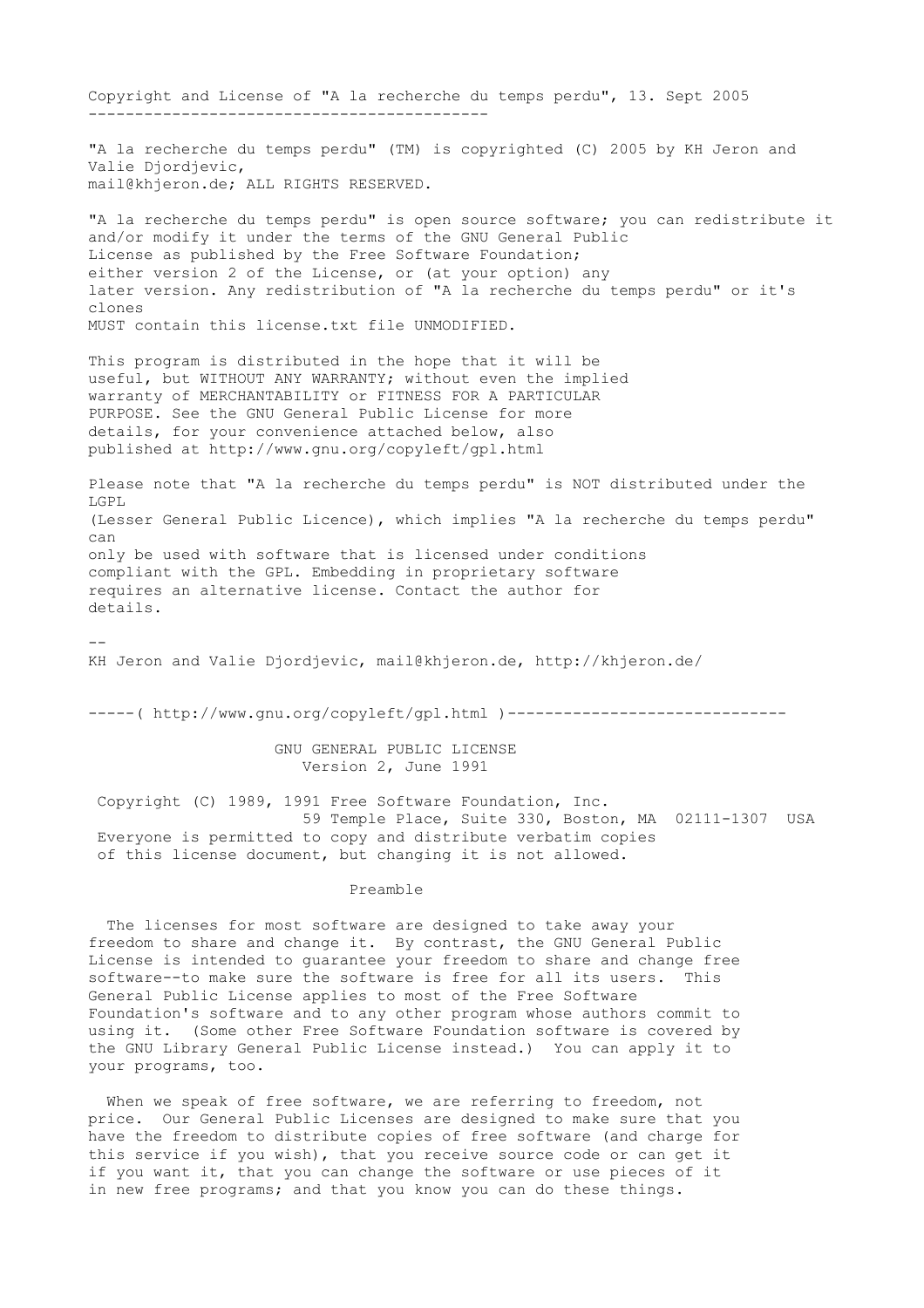To protect your rights, we need to make restrictions that forbid anyone to deny you these rights or to ask you to surrender the rights. These restrictions translate to certain responsibilities for you if you distribute copies of the software, or if you modify it.

 For example, if you distribute copies of such a program, whether gratis or for a fee, you must give the recipients all the rights that you have. You must make sure that they, too, receive or can get the source code. And you must show them these terms so they know their rights.

We protect your rights with two steps: (1) copyright the software, and (2) offer you this license which gives you legal permission to copy, distribute and/or modify the software.

 Also, for each author's protection and ours, we want to make certain that everyone understands that there is no warranty for this free software. If the software is modified by someone else and passed on, we want its recipients to know that what they have is not the original, so that any problems introduced by others will not reflect on the original authors' reputations.

 Finally, any free program is threatened constantly by software patents. We wish to avoid the danger that redistributors of a free program will individually obtain patent licenses, in effect making the program proprietary. To prevent this, we have made it clear that any patent must be licensed for everyone's free use or not licensed at all.

The precise terms and conditions for copying, distribution and modification follow.

## GNU GENERAL PUBLIC LICENSE TERMS AND CONDITIONS FOR COPYING, DISTRIBUTION AND MODIFICATION

 0. This License applies to any program or other work which contains a notice placed by the copyright holder saying it may be distributed under the terms of this General Public License. The "Program", below, refers to any such program or work, and a "work based on the Program" means either the Program or any derivative work under copyright law: that is to say, a work containing the Program or a portion of it, either verbatim or with modifications and/or translated into another language. (Hereinafter, translation is included without limitation in the term "modification".) Each licensee is addressed as "you".

Activities other than copying, distribution and modification are not covered by this License; they are outside its scope. The act of running the Program is not restricted, and the output from the Program is covered only if its contents constitute a work based on the Program (independent of having been made by running the Program). Whether that is true depends on what the Program does.

 1. You may copy and distribute verbatim copies of the Program's source code as you receive it, in any medium, provided that you conspicuously and appropriately publish on each copy an appropriate copyright notice and disclaimer of warranty; keep intact all the notices that refer to this License and to the absence of any warranty; and give any other recipients of the Program a copy of this License along with the Program.

You may charge a fee for the physical act of transferring a copy, and you may at your option offer warranty protection in exchange for a fee.

 2. You may modify your copy or copies of the Program or any portion of it, thus forming a work based on the Program, and copy and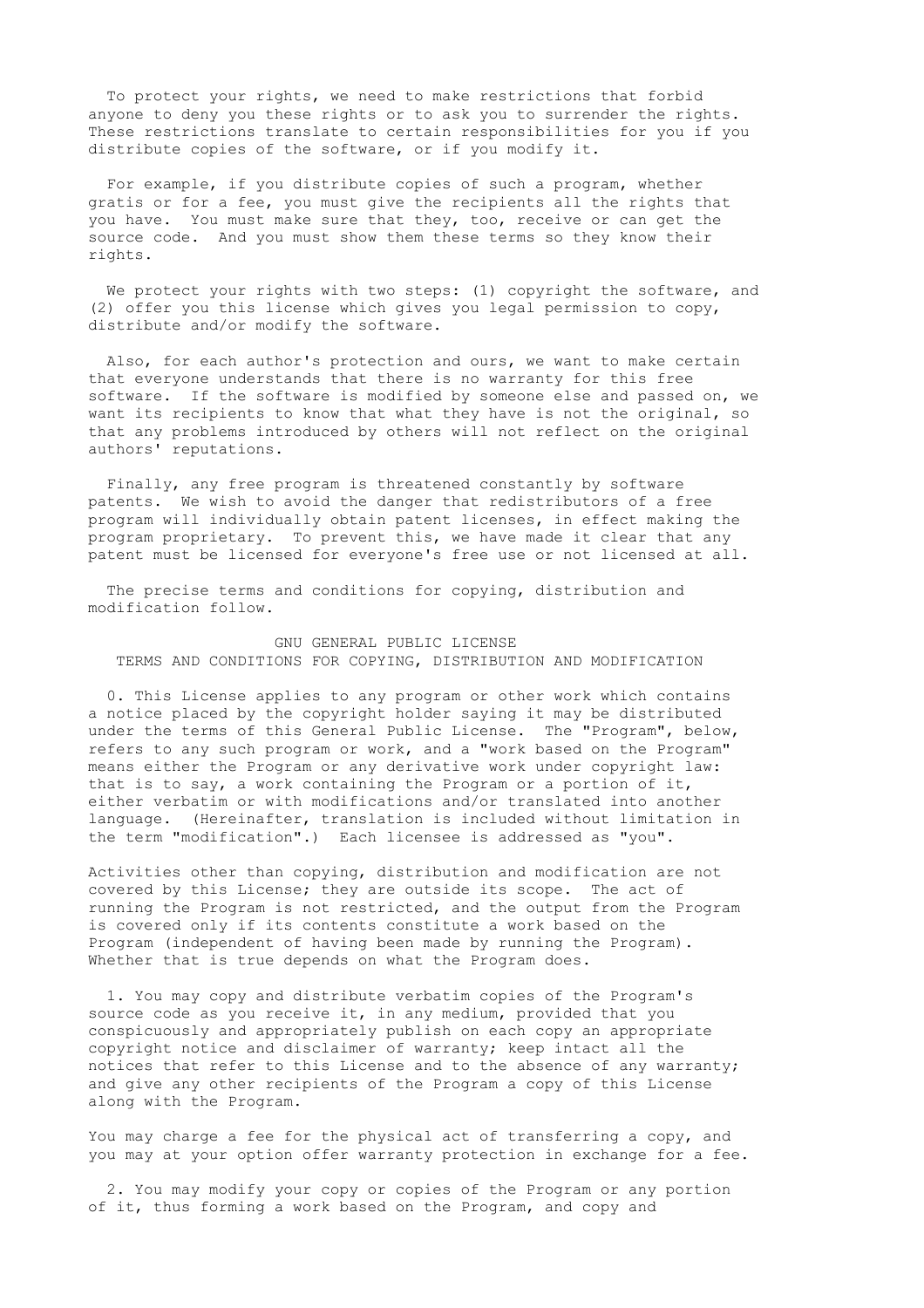distribute such modifications or work under the terms of Section 1 above, provided that you also meet all of these conditions:

 a) You must cause the modified files to carry prominent notices stating that you changed the files and the date of any change.

 b) You must cause any work that you distribute or publish, that in whole or in part contains or is derived from the Program or any part thereof, to be licensed as a whole at no charge to all third parties under the terms of this License.

 c) If the modified program normally reads commands interactively when run, you must cause it, when started running for such interactive use in the most ordinary way, to print or display an announcement including an appropriate copyright notice and a notice that there is no warranty (or else, saying that you provide a warranty) and that users may redistribute the program under these conditions, and telling the user how to view a copy of this License. (Exception: if the Program itself is interactive but does not normally print such an announcement, your work based on the Program is not required to print an announcement.)

These requirements apply to the modified work as a whole. If identifiable sections of that work are not derived from the Program, and can be reasonably considered independent and separate works in themselves, then this License, and its terms, do not apply to those sections when you distribute them as separate works. But when you distribute the same sections as part of a whole which is a work based on the Program, the distribution of the whole must be on the terms of this License, whose permissions for other licensees extend to the entire whole, and thus to each and every part regardless of who wrote it.

Thus, it is not the intent of this section to claim rights or contest your rights to work written entirely by you; rather, the intent is to exercise the right to control the distribution of derivative or collective works based on the Program.

In addition, mere aggregation of another work not based on the Program with the Program (or with a work based on the Program) on a volume of a storage or distribution medium does not bring the other work under the scope of this License.

 3. You may copy and distribute the Program (or a work based on it, under Section 2) in object code or executable form under the terms of Sections 1 and 2 above provided that you also do one of the following:

 a) Accompany it with the complete corresponding machine-readable source code, which must be distributed under the terms of Sections 1 and 2 above on a medium customarily used for software interchange; or,

 b) Accompany it with a written offer, valid for at least three years, to give any third party, for a charge no more than your cost of physically performing source distribution, a complete machine-readable copy of the corresponding source code, to be distributed under the terms of Sections 1 and 2 above on a medium customarily used for software interchange; or,

 c) Accompany it with the information you received as to the offer to distribute corresponding source code. (This alternative is allowed only for noncommercial distribution and only if you received the program in object code or executable form with such an offer, in accord with Subsection b above.)

The source code for a work means the preferred form of the work for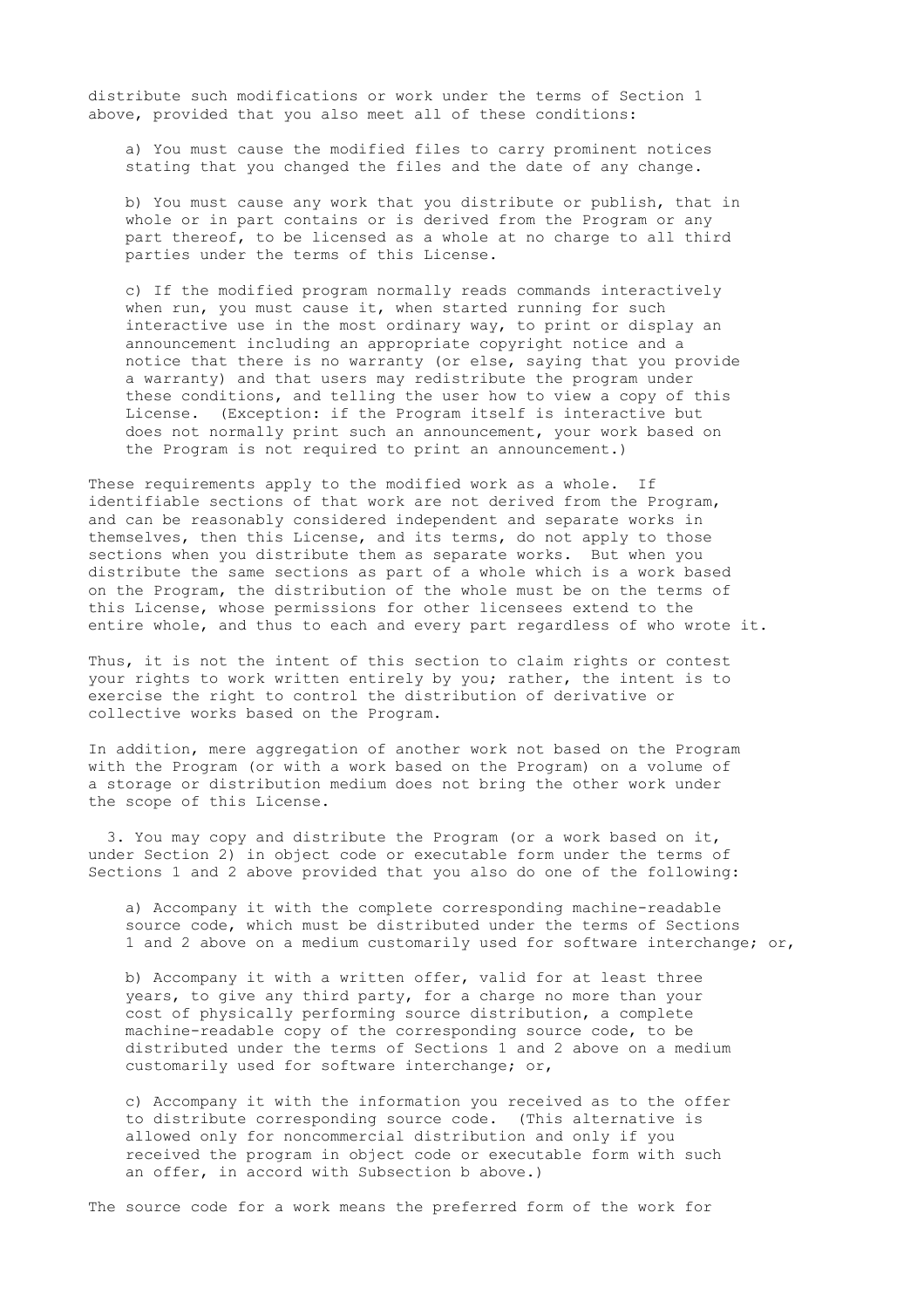making modifications to it. For an executable work, complete source code means all the source code for all modules it contains, plus any associated interface definition files, plus the scripts used to control compilation and installation of the executable. However, as a special exception, the source code distributed need not include anything that is normally distributed (in either source or binary form) with the major components (compiler, kernel, and so on) of the operating system on which the executable runs, unless that component itself accompanies the executable.

If distribution of executable or object code is made by offering access to copy from a designated place, then offering equivalent access to copy the source code from the same place counts as distribution of the source code, even though third parties are not compelled to copy the source along with the object code.

 4. You may not copy, modify, sublicense, or distribute the Program except as expressly provided under this License. Any attempt otherwise to copy, modify, sublicense or distribute the Program is void, and will automatically terminate your rights under this License. However, parties who have received copies, or rights, from you under this License will not have their licenses terminated so long as such parties remain in full compliance.

 5. You are not required to accept this License, since you have not signed it. However, nothing else grants you permission to modify or distribute the Program or its derivative works. These actions are prohibited by law if you do not accept this License. Therefore, by modifying or distributing the Program (or any work based on the Program), you indicate your acceptance of this License to do so, and all its terms and conditions for copying, distributing or modifying the Program or works based on it.

 6. Each time you redistribute the Program (or any work based on the Program), the recipient automatically receives a license from the original licensor to copy, distribute or modify the Program subject to these terms and conditions. You may not impose any further restrictions on the recipients' exercise of the rights granted herein. You are not responsible for enforcing compliance by third parties to this License.

 7. If, as a consequence of a court judgment or allegation of patent infringement or for any other reason (not limited to patent issues), conditions are imposed on you (whether by court order, agreement or otherwise) that contradict the conditions of this License, they do not excuse you from the conditions of this License. If you cannot distribute so as to satisfy simultaneously your obligations under this License and any other pertinent obligations, then as a consequence you may not distribute the Program at all. For example, if a patent license would not permit royalty-free redistribution of the Program by all those who receive copies directly or indirectly through you, then the only way you could satisfy both it and this License would be to refrain entirely from distribution of the Program.

If any portion of this section is held invalid or unenforceable under any particular circumstance, the balance of the section is intended to apply and the section as a whole is intended to apply in other circumstances.

It is not the purpose of this section to induce you to infringe any patents or other property right claims or to contest validity of any such claims; this section has the sole purpose of protecting the integrity of the free software distribution system, which is implemented by public license practices. Many people have made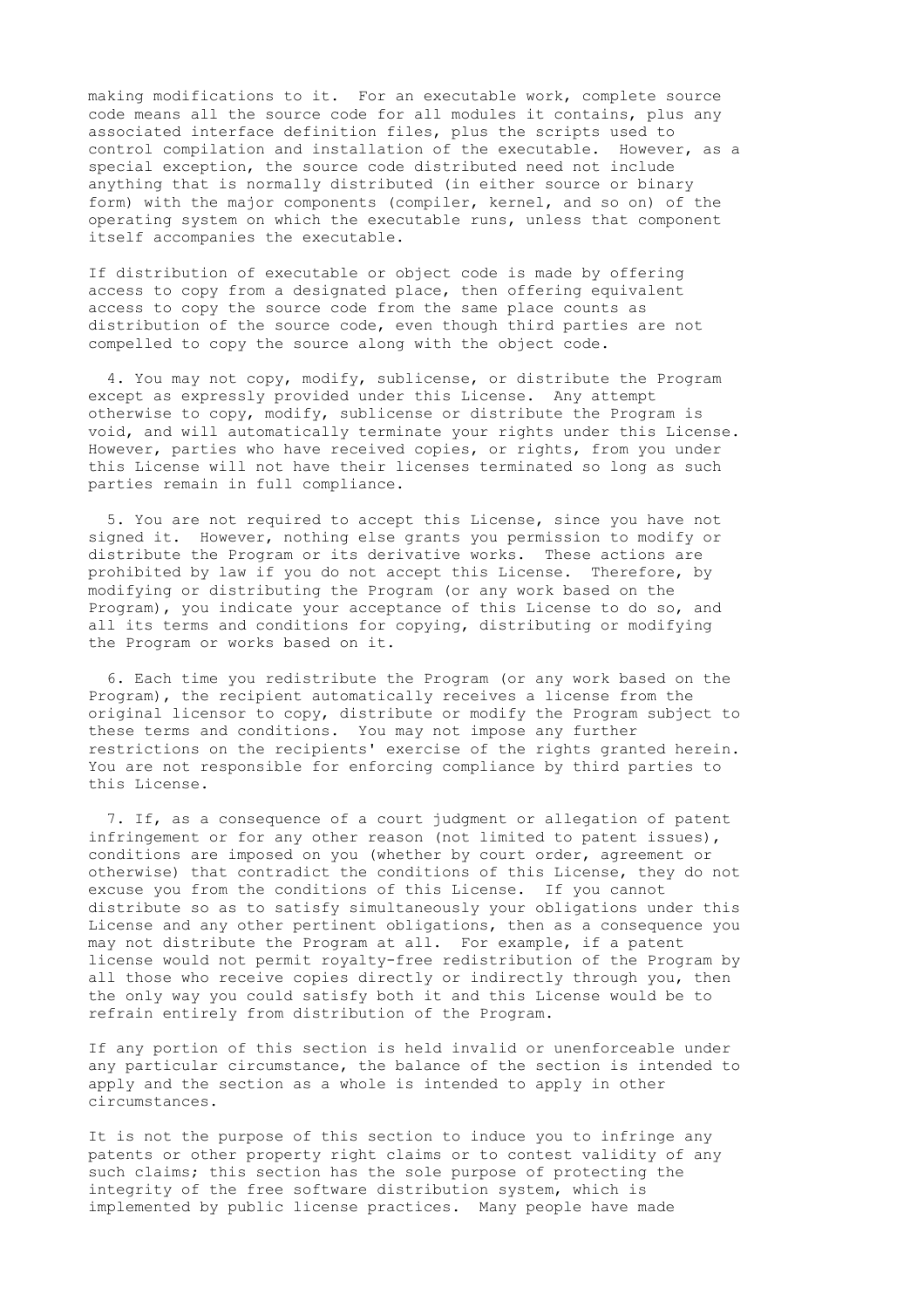generous contributions to the wide range of software distributed through that system in reliance on consistent application of that system; it is up to the author/donor to decide if he or she is willing to distribute software through any other system and a licensee cannot impose that choice.

This section is intended to make thoroughly clear what is believed to be a consequence of the rest of this License.

 8. If the distribution and/or use of the Program is restricted in certain countries either by patents or by copyrighted interfaces, the original copyright holder who places the Program under this License may add an explicit geographical distribution limitation excluding those countries, so that distribution is permitted only in or among countries not thus excluded. In such case, this License incorporates the limitation as if written in the body of this License.

 9. The Free Software Foundation may publish revised and/or new versions of the General Public License from time to time. Such new versions will be similar in spirit to the present version, but may differ in detail to address new problems or concerns.

Each version is given a distinguishing version number. If the Program specifies a version number of this License which applies to it and "any later version", you have the option of following the terms and conditions either of that version or of any later version published by the Free Software Foundation. If the Program does not specify a version number of this License, you may choose any version ever published by the Free Software Foundation.

 10. If you wish to incorporate parts of the Program into other free programs whose distribution conditions are different, write to the author to ask for permission. For software which is copyrighted by the Free Software Foundation, write to the Free Software Foundation; we sometimes make exceptions for this. Our decision will be guided by the two goals of preserving the free status of all derivatives of our free software and of promoting the sharing and reuse of software generally.

## NO WARRANTY

 11. BECAUSE THE PROGRAM IS LICENSED FREE OF CHARGE, THERE IS NO WARRANTY FOR THE PROGRAM, TO THE EXTENT PERMITTED BY APPLICABLE LAW. EXCEPT WHEN OTHERWISE STATED IN WRITING THE COPYRIGHT HOLDERS AND/OR OTHER PARTIES PROVIDE THE PROGRAM "AS IS" WITHOUT WARRANTY OF ANY KIND, EITHER EXPRESSED OR IMPLIED, INCLUDING, BUT NOT LIMITED TO, THE IMPLIED WARRANTIES OF MERCHANTABILITY AND FITNESS FOR A PARTICULAR PURPOSE. THE ENTIRE RISK AS TO THE QUALITY AND PERFORMANCE OF THE PROGRAM IS WITH YOU. SHOULD THE PROGRAM PROVE DEFECTIVE, YOU ASSUME THE COST OF ALL NECESSARY SERVICING, REPAIR OR CORRECTION.

 12. IN NO EVENT UNLESS REQUIRED BY APPLICABLE LAW OR AGREED TO IN WRITING WILL ANY COPYRIGHT HOLDER, OR ANY OTHER PARTY WHO MAY MODIFY AND/OR REDISTRIBUTE THE PROGRAM AS PERMITTED ABOVE, BE LIABLE TO YOU FOR DAMAGES, INCLUDING ANY GENERAL, SPECIAL, INCIDENTAL OR CONSEQUENTIAL DAMAGES ARISING OUT OF THE USE OR INABILITY TO USE THE PROGRAM (INCLUDING BUT NOT LIMITED TO LOSS OF DATA OR DATA BEING RENDERED INACCURATE OR LOSSES SUSTAINED BY YOU OR THIRD PARTIES OR A FAILURE OF THE PROGRAM TO OPERATE WITH ANY OTHER PROGRAMS), EVEN IF SUCH HOLDER OR OTHER PARTY HAS BEEN ADVISED OF THE POSSIBILITY OF SUCH DAMAGES.

### END OF TERMS AND CONDITIONS

How to Apply These Terms to Your New Programs